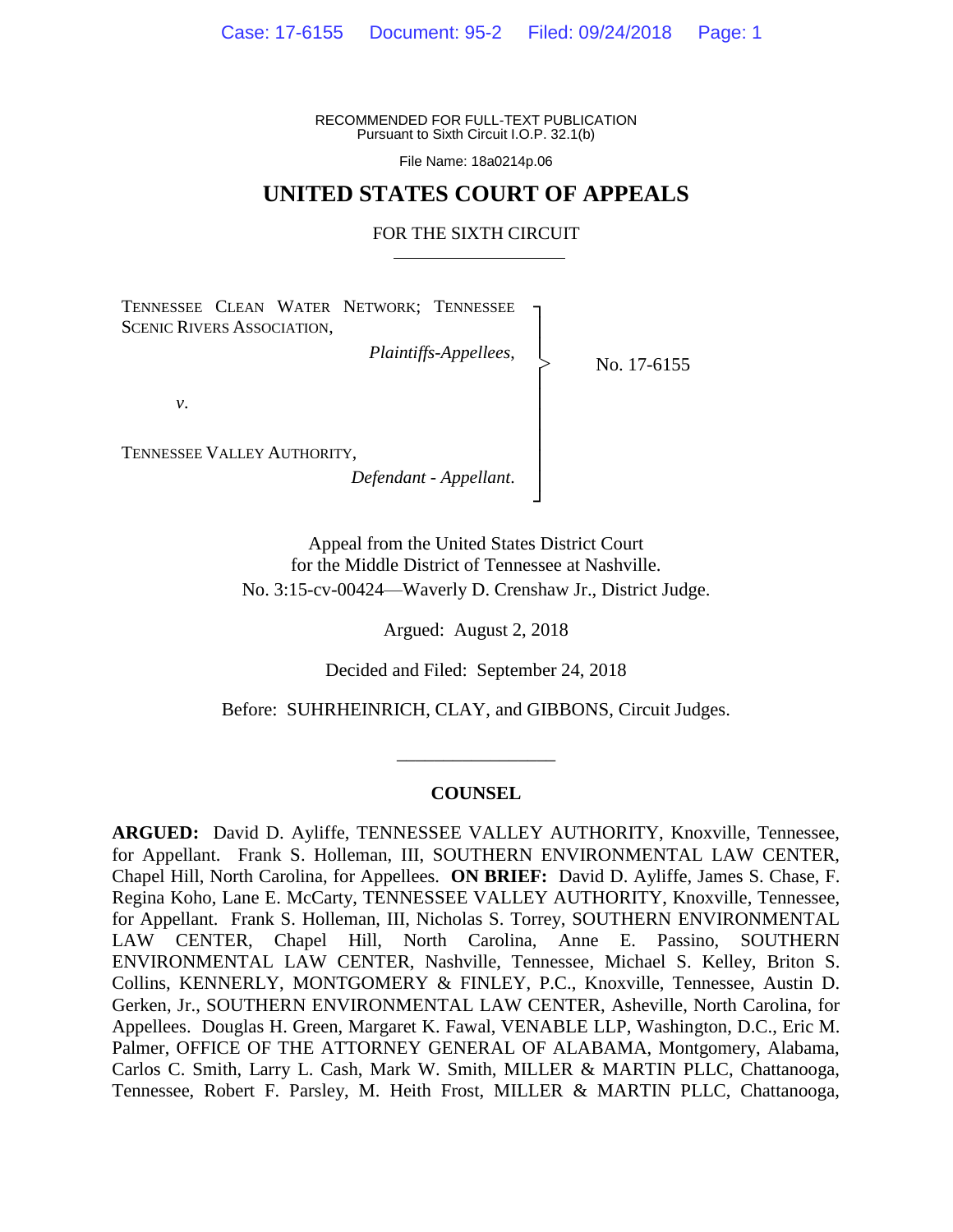Tennessee, Nash E. Long, Brent A. Rosser, HUNTON & WILLIAMS LLP, Charlotte, North Carolina, Elbert Lin, HUNTON & WILLIAMS LLP, Richmond, Virginia, F. William Brownell, HUNTON & WILLIAMS LLP, Washington, D.C., Roger P. Sugarman, Scott M. Doran, William J. Levendusky, KEGLER BROWN HILL + RITTER CO., LPA, Columbus, Ohio, Reed W. Super, SUPER LAW GROUP, LLC, New York, New York, Angela M. Garrone, SOUTHERN ALLIANCE FOR CLEAN ENERGY, Knoxville, Tennessee, Emily B. Vann, OFFICE OF THE ATTORNEY GENERAL OF TENNESSEE, Nashville, Tennessee, Leah J. Tulin, OFFICE OF THE ATTORNEY GENERAL OF MARYLAND, Baltimore, Maryland, for Amici Curiae.

SUHRHEINRICH, J., delivered the opinion of the court in which GIBBONS, J., joined. CLAY, J. (pp. 17–27), delivered a separate dissenting opinion.

# **OPINION** \_\_\_\_\_\_\_\_\_\_\_\_\_\_\_\_\_

\_\_\_\_\_\_\_\_\_\_\_\_\_\_\_\_\_

SUHRHEINRICH, Circuit Judge.

## **I. INTRODUCTION**

Defendant Tennessee Valley Authority ("TVA" or "Defendant") operates a coal-fired electricity-generating plant, the Gallatin Fossil Plant ("Gallatin plant"), on a part of the Cumberland River known as Old Hickory Lake, a popular recreation spot. The Gallatin plant generates wanted electricity (which it supplies to approximately 565,000 households in the greater Nashville area), as well as unwanted waste byproducts, in particular coal combustion residuals ("CCRs") or coal ash. The plant disposes of the coal ash by "sluicing" (mixing with lots of water) and allowing the coal ash solids to settle in a series of unlined man-made coal ash ponds adjacent to the river. The Gallatin plant has a permit to discharge some of this coal combustion wastewater, which contains heavy metals and other pollutants, into the river through a pipe, known as Outfall 001. Other wastewater is allegedly discharged through leaks from the ponds through the groundwater into the Cumberland River, a waterway protected by the Clean Water Act ("CWA"), 33 U.S.C. § 1251, *et seq*. The CWA indisputably regulates the first type of discharge. The issue on appeal is whether the CWA also regulates the latter type of discharge.

After a bench trial, the district court found that TVA violated the CWA because its coal ash ponds at the Gallatin plant leaks pollutants through groundwater that is "hydrologically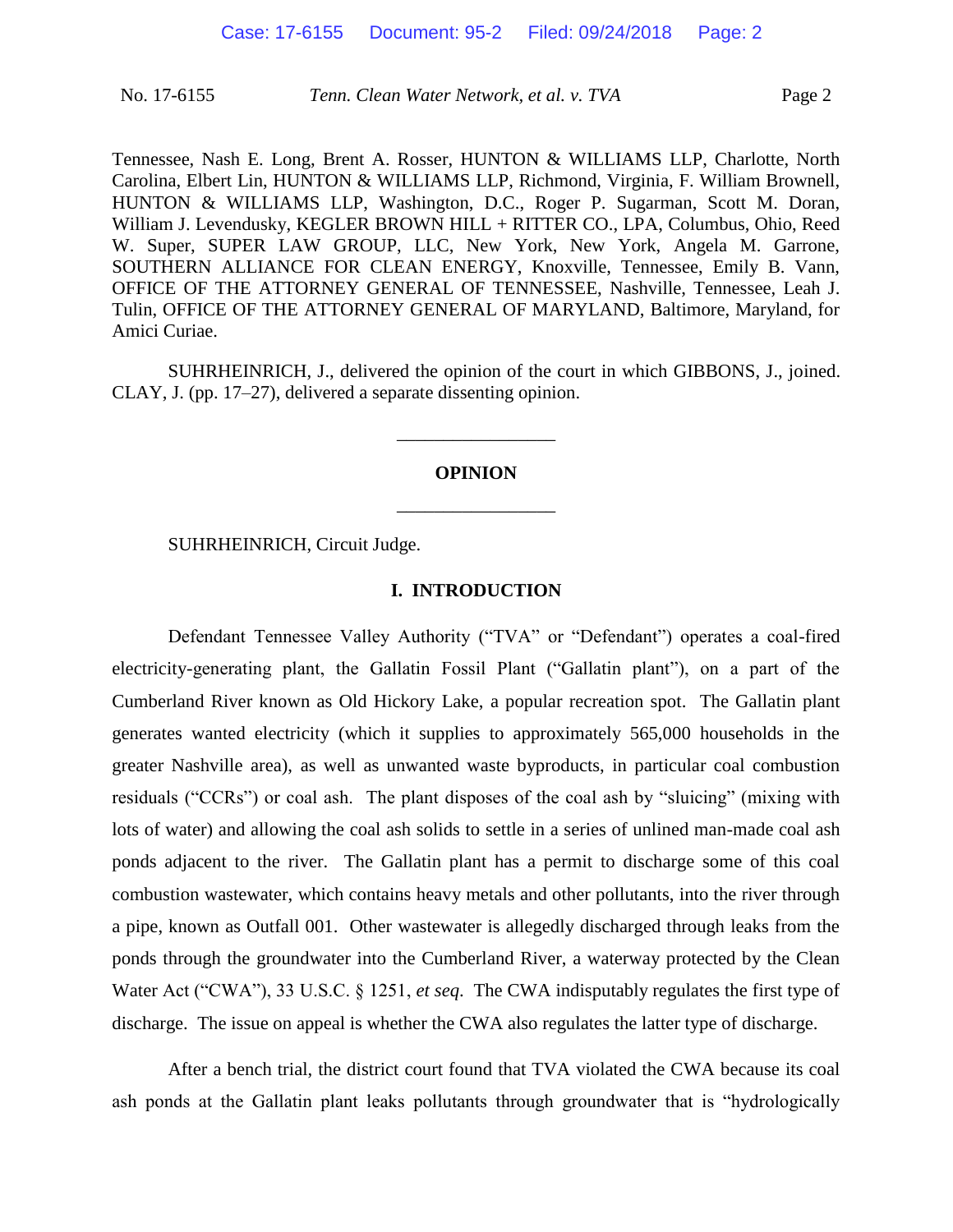connected" to the Cumberland River without a permit. This theory of liability has been labeled the "hydrological connection theory" by the Federal Environmental Protection Agency ("EPA"). As explained in the companion decision also issued today, *Kentucky Waterways All., v. Kentucky Utilities Co.*, No. 18-5115, --- F. 3d ---, (6th Cir. -- , 2018) ("*Kentucky Waterways*"), we find no support for this theory in either the text or the history of the CWA and related environmental laws. We therefore hold that the district court erred in granting relief under the CWA.

#### **II. BACKGROUND**

#### **A. Statutory Background**

Some background on the CWA is helpful. As explained in *Kentucky Waterways,*  Congress passed the CWA in 1972 with the stated purpose of "restor[ing] and maintain[ing] the . . . Nation's waters." 33 U.S.C. § 1251(a). To that end, the CWA requires a permit to "discharge . . . any pollutant." *Id.* §§ 1311(a), 1342(a). The discharge of a pollutant is defined as "any addition of any pollutant to navigable waters from any point source." *Id.* § 1362(12)(A). Navigable waters are broadly defined as "the waters of the United States." *Id.* § 1362(7). And a point source is a "discernible, confined and discrete conveyance." *Id.* § 1362(14). These permits are issued pursuant to the CWA's National Pollutant Discharge Elimination System ("NPDES"). *Id*. §1342. Therefore, in order to add a pollutant to the waters of the United States via a conveyance, an NPDES permit is required.

The CWA overhauled the 1948 Federal Water Pollution Control Act and the Water Quality Act of 1965 by shifting the focal point of liability from measuring excess pollution levels in the receiving water to capping effluent limitations from a discharging source. *See* S. Rep. No. 92-414 (1971), *as reprinted in* 1972 U.S.C.C.A.N. 3668, 3675 ("Under [the CWA] the basis of pollution prevention and elimination will be the application of effluent limitations. Water quality will be a measure of program effectiveness and performance, not a means of elimination and enforcement. . . . With effluent limits, the [EPA] . . . need not search for a precise link between pollution and water quality.").

With the CWA, Congress also sought to "recognize, preserve, and protect the primary responsibilities and rights of States to prevent, reduce, and eliminate pollution [and] to plan the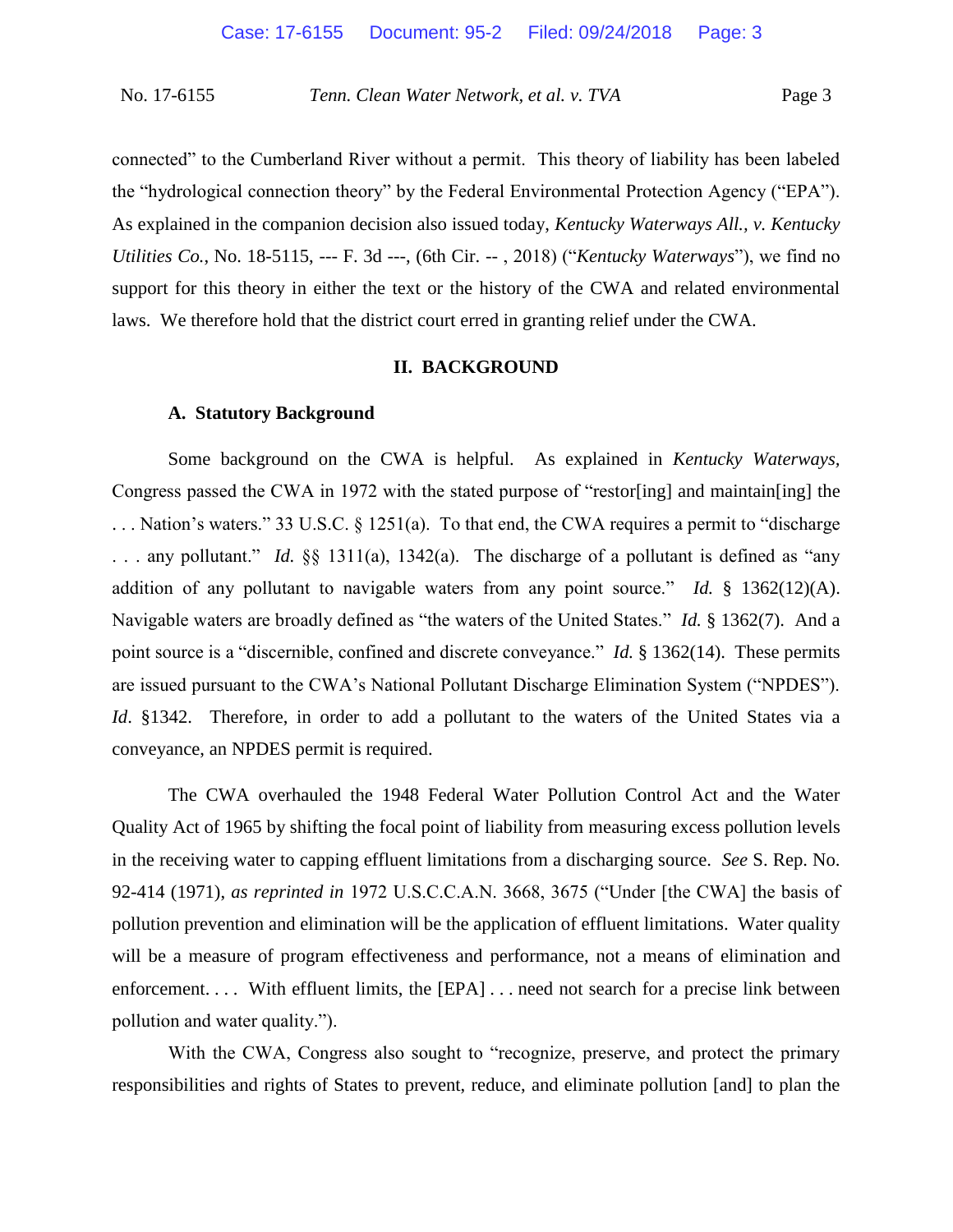development and use . . . of land and water resources." 33 U.S.C. § 1251(b). The CWA accomplishes this by allowing the states to administer the CWA's NPDES permitting program themselves, provided their regulations are at least as stringent as the federal limitations, *id.*  § 1342(b)-(d), and most notably, by drawing a line between point-source pollution and nonpointsource pollution, *id.* § 1362(12),(14). Point-source pollution is subject to the NPDES requirements, and thus, to federal regulation under the CWA. But all other forms of pollution are considered nonpoint-source pollution and are within the states' regulatory domain. *See id.* §§ 1314(f), 1362(12); *see also Nat'l Wildlife Fed'n v. Consumers Power Co.*, 862 F.2d 580, 588 (6th Cir. 1988). Similarly, the CWA is restricted to regulation of pollutants discharged into navigable waters, *id.* § 1362(12), leaving the states to regulate pollution of non-navigable waters.

The EPA has the power under the CWA to issue orders and to bring civil and criminal actions against those in violation of its provisions. *Id.* § 1319(a)-(c). The CWA also allows private citizens to file civil actions against violators, provided they give the EPA, the relevant state, and the alleged wrongdoer sixty-days' notice prior to filing the lawsuit. *Id.* § 1365(a)-(b); *see Sierra Club v. Hamilton Cty. Bd. of Cty. Comm'rs*, 504 F.3d 634, 637 (6th Cir. 2007) (noting private citizen suits "provide a second level of enforcement" and serve as a check on state and federal governments, who bear the primary enforcement responsibility for prosecuting CWA violations).

We have held that a CWA claim has five elements: "(1) a *pollutant* must be (2) *added* (3) *to navigable waters* (4) *from* (5) *a point source*." *Consumers Power Co.*, 862 F.2d 580 at 583 (quoting *Nat'l Wildlife Fed'n v. Gorsuch*, 693 F.2d 156, 165 (D.C. Cir. 1982)).

## **B. Factual Background**

As noted, the Gallatin plant is adjacent to the Cumberland River, a "water[] of the United States." 33 U.S.C*.* § 1362(7). TVA has two coal ash ponds or impoundments at the Gallatin plant: the Non-Registered Site ("NRS") and the Ash Pond Complex ("Complex"). The NRS is closed, and the Complex is in the process of being closed.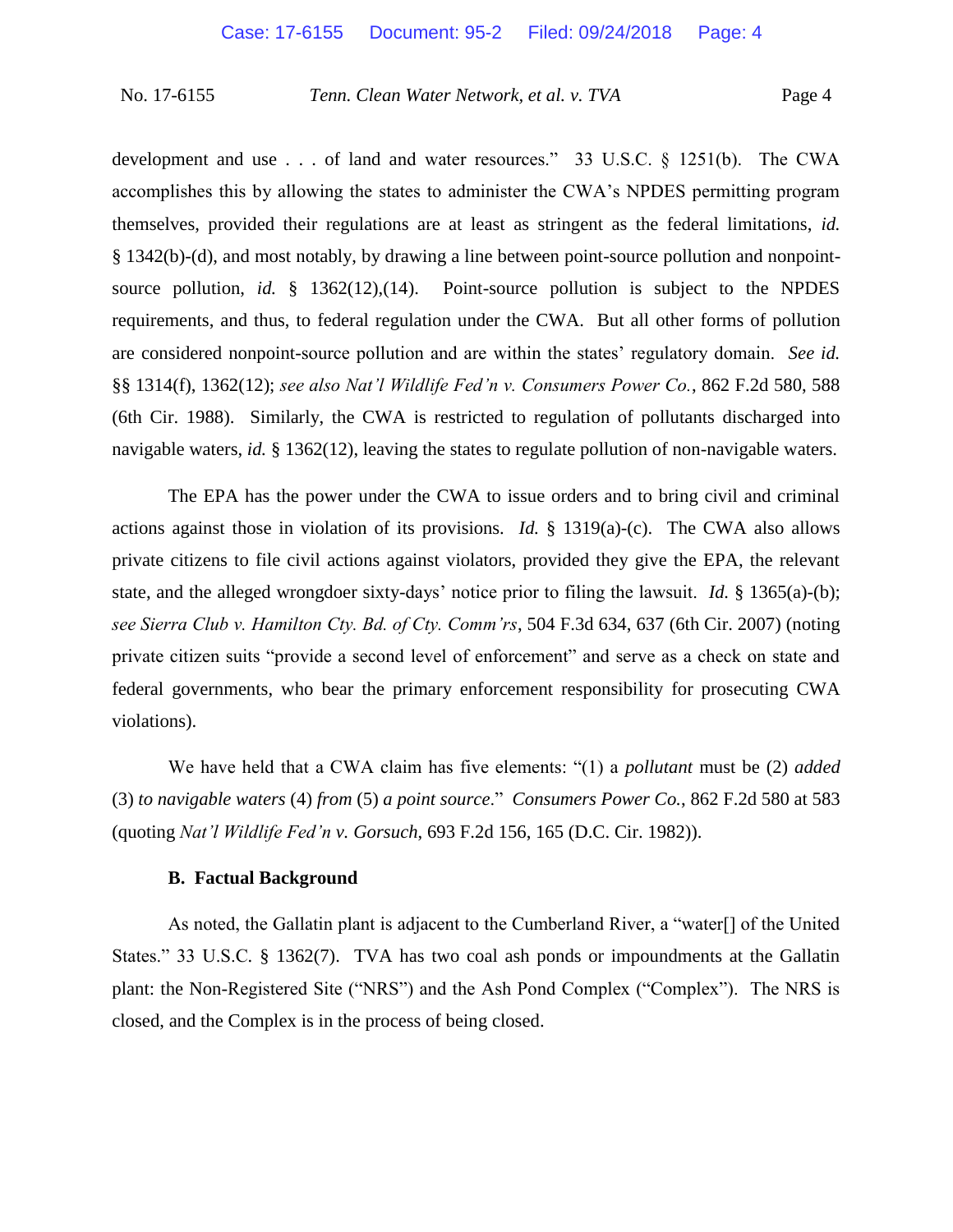#### **1. The NRS**

From 1956 to 1970, the Gallatin plant sluiced CCRs to the NRS, an unlined 65-acre site along the western edge of the river. The NRS is situated atop alluvium (loose soil, silt, clay). By 1973, TVA had dewatered the NRS. TVA closed the NRS in 1998, pursuant to the State of Tennessee's solid waste program. For this reason the NRS does not have an NPDES permit. Instead, the Tennessee Department of Environment and Conservation ("TDEC") regulates the "closed dry ash disposal area" according to its solid waste landfill standards, which include ongoing groundwater monitoring. *See* Tenn. Code Ann. § 68-211 *et seq*. Approximately 2.3 million cubic yards of coal ash are stored at the NRS.

Based on expert testimony from both sides, the district court found that "it does appear more likely than not that some portions of [the NRS as well as the Complex] penetrate the water table." The court concluded that the NRS is contaminated; that it leaked historically; that there was "no evidence to suggest that the 'closure' of the site . . . wholly stopped the leaking."

## **2. The Complex**

After 1970, TVA began treating its CCR in a series of unlined ponds, collectively known as the Complex. The ponds, which cover roughly 476 acres, treat sluiced wastewater by allowing CCRs to settle before releasing wastewater to the Cumberland River through Outfall 001. Approximately 11.5 million cubic yards of coal ash are stored at the Complex today. The parties agree that the Complex sits atop karst terrain, a landscape characterized by underground sinkholes, fissures, and caves caused by water-dissolving limestone. *See* 40 C.F.R. § 257.53. Groundwater flows easily through the factures and other conduits created by the dissolved rock.

Historically, the Complex leaked significant amounts of pollutants into the river. Between 1970 and 1978, approximately 27 billion gallons of coal ash wastewater flowed directly from the Complex into the karst aquifer and then into the Cumberland River. The district court found it "beyond dispute that sinkholes have been recently discovered in the area[] of the Gallatin plant site" and would likely continue to form, given the nature of karst terrain. Thus, the court concluded that "[i]t is simply implausible, based on the evidence before the Court, that the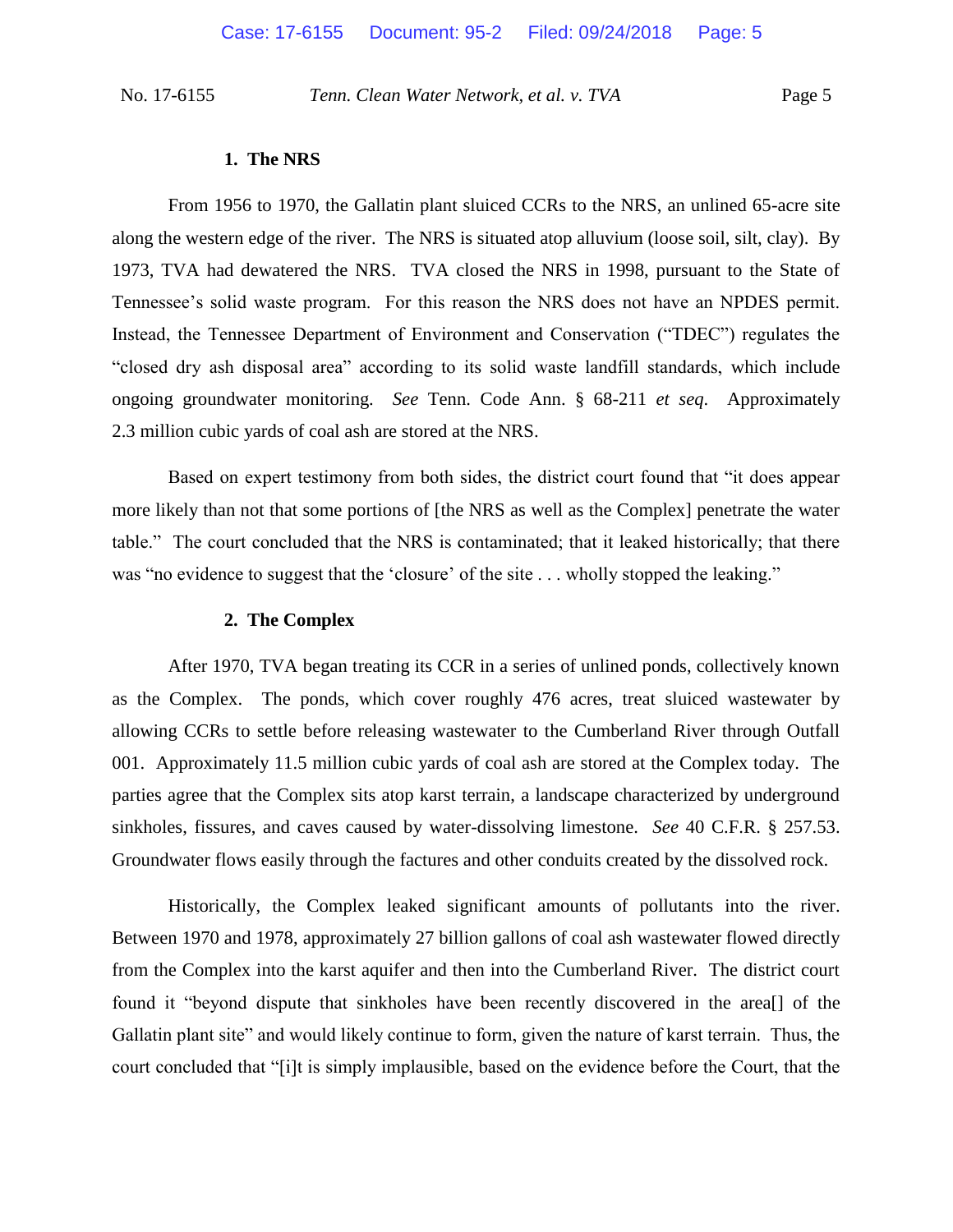Complex has not continued to, and will not continue to, suffer at least some leaking through karst features."

## **3. The Permit**

In 1976, the EPA issued an NPDES permit authorizing the Gallatin plant to discharge wastewater from the Complex to the Cumberland River through Outfall 001. Today, TDEC issues and oversees the federal permitting process for the Gallatin plant.**<sup>1</sup>**

TDEC issued the permit in question ("Permit") on June 26, 2012,**<sup>2</sup>** after a public comment period. See 40 C.F.R. § 124.8 (requiring the EPA or state authority to issue a fact sheet for every draft permit setting forth "the principal facts and the significant factual, legal, methodological and policy questions considered in preparing the draft permit"); Tenn. Comp. R. & Regs. 0400-40-05-.06 ("Notice and Public Participation"). The Permit establishes effluent limitations, as well as monitoring and reporting requirements for certain pollutants within the wastewater.

Two additional provisions of the Permit are relevant to this lawsuit: (1) the "removedsubstances" provision, which prohibits "[s]ludge or any other material removed by any treatment works" from causing "pollution of any surface or subsurface waters," and (2) the "sanitary-sewer overflow" provision, which prohibits the "discharge to land or water of wastes from any portion of the . . . treatment system other than through permitted outfalls."

On August 21, 2014 (JX 248), and again on, April 25, 2016 (JX 249, 250), TDEC deemed TVA in compliance with the Permit.

## **4. Procedural History**

 $\overline{a}$ 

Plaintiffs, two Tennessee conservation groups whose members use and enjoy Old Hickory Lake, saw the matter differently. Dissatisfied with the State of Tennessee's

<sup>&</sup>lt;sup>1</sup>The EPA delegated its permitting authority to TDEC in 1986. TDEC issued its first NPDES permit to TVA for the Gallatin plant, in 1993.

**<sup>2</sup>**The Permit expired on May 31, 2017, and was administratively continued until a new permit was issued. On May 1, 2018, TDEC issued a renewed NPDES Permit for the Gallatin plant. It became effective June 1, 2018, and is valid for five years.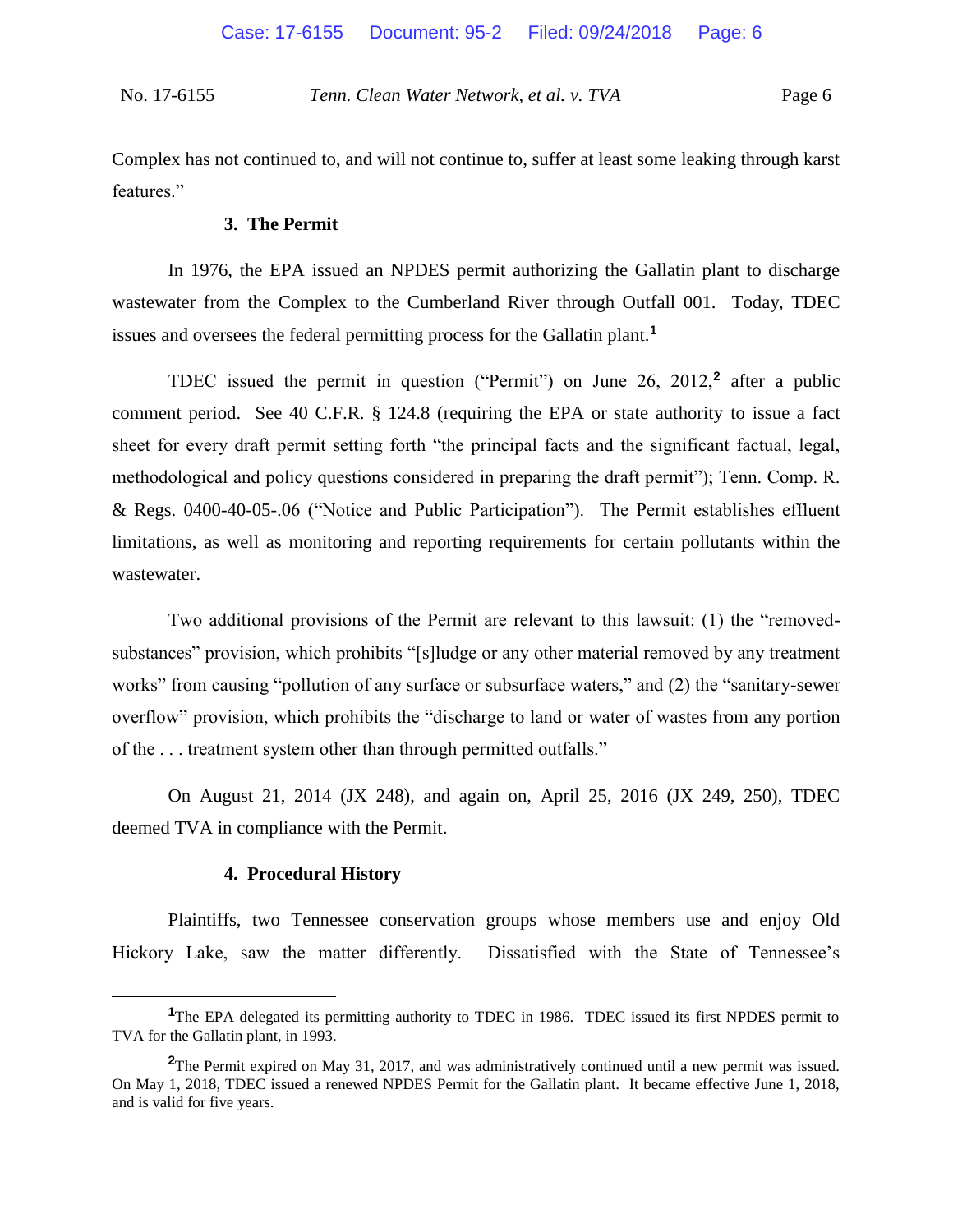enforcement efforts, they brought this CWA citizen suit on April 14, 2015, under to 33 U.S.C. § 1365, alleging that TVA violated the CWA and the Permit based on flows from the NRS and the Complex through hydrologically connected groundwater to the Cumberland River.**<sup>3</sup>**

On August 4, 2017, the district court entered judgment for Plaintiffs following a bench trial. First, the court ruled as a matter of law that the CWA applies to discharges of pollutants from a point source through hydrologically connected groundwater to navigable waters where the connection is "direct, immediate, and can generally be traced." The district court held that the NRS is a point source because it "channel[s] the flow of pollutants . . . by forming a discrete, unlined concentration of coal ash," and that the Complex is also a point source because it is "a series of discernible, confined, and discrete ponds that receive wastewater, treat that wastewater, and ultimately convey it to the Cumberland River."

The court then found as a matter of fact that both the NRS and the Complex are hydrologically connected to the Cumberland River by groundwater. As to the NRS, the court held that "[f]aced with an impoundment that has leaked in the past and no evidence of any reason that it would have stopped leaking, the Court has no choice but to conclude that the [NRS] has continued to and will continue to leak coal ash waste into the Cumberland River, through rainwater vertically penetrating the Site, groundwater laterally penetrating the Site, or both."

The district court similarly found that historical evidence established that the Complex leaked. The court stated that "none of the science presented was capable of definitively identifying when the relevant pollutants entered the water," and that the record was "silent with regard to detailed, credible evidence of whether the undisputed historical leakage is capable of justifying pollutant concentrations in the amounts observed today." However, the court decided that "[o]n balance . . . the evidence preponderates toward concluding that the discharges from the

 $\overline{a}$ 

<sup>&</sup>lt;sup>3</sup>On January 7, 2015, the State of Tennessee filed an original enforcement action under applicable state statutes, the Tennessee Solid Waste Disposal Act and the Tennessee Water Quality Control Act, in state court. *See State of Tenn, et al. v. TVA*, No. 15-0023-IV (Davidson Cty. Chanc. Ct. Jan. 7, 2015). Plaintiffs intervened in that action. The state action remains pending, although TVA removed it to federal court in August 2017. *See Slate ex rel. Slatery v. TVA*, No. 3:17-cv-01139, ECF No. 1 (M.D. Tenn. Aug. 19, 2017).

In the present case the district court applied CWA's diligent prosecution bar, *see* 33 U.S.C. § 1365(b)(1)(B), and limited the trial's scope to the allegations it deemed non-overlapping with the state enforcement action.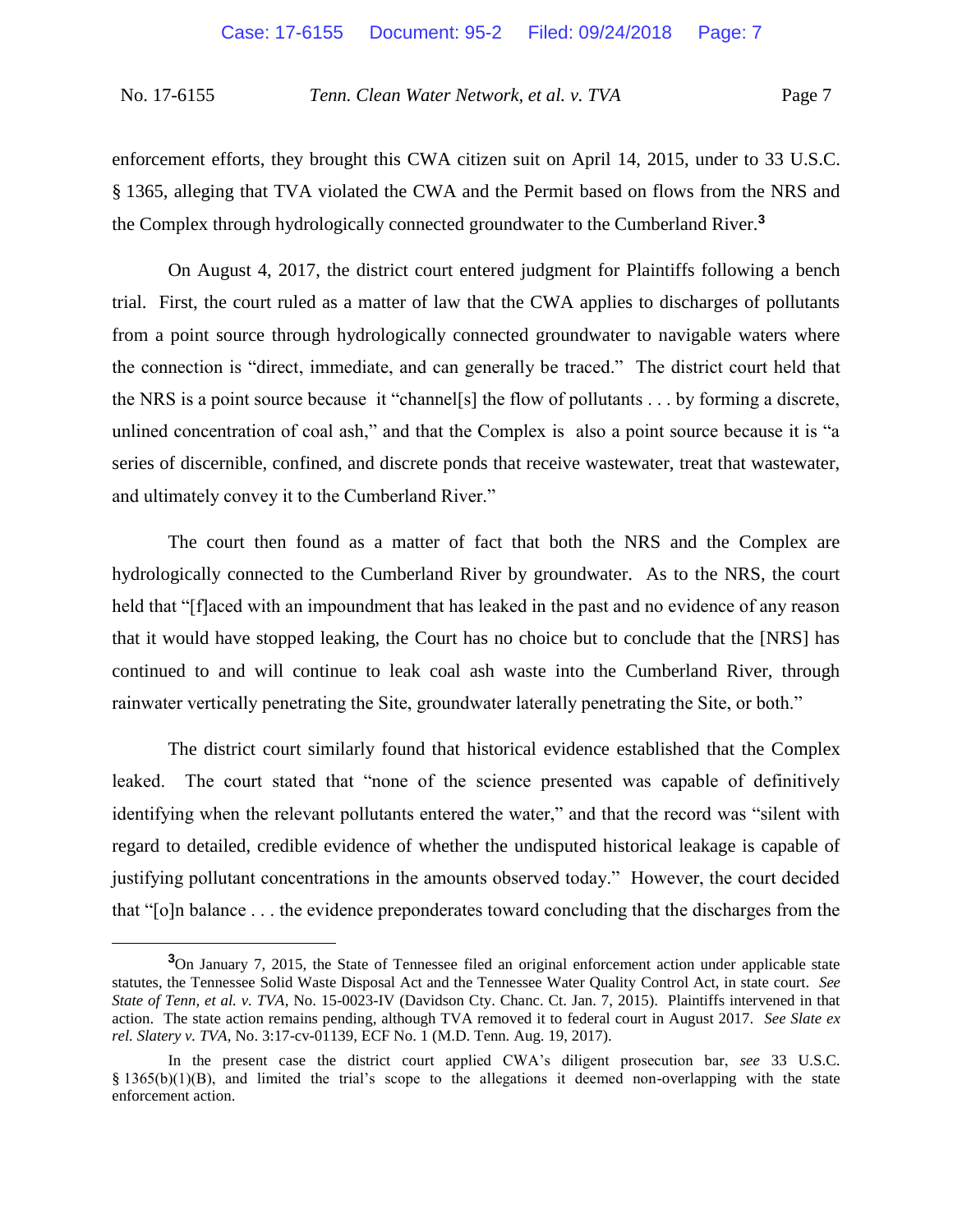. . . Complex are either ongoing or intermittent and recurring." The court therefore held that "the unanimous expert testimony is that sinkholes and other drainage features in karst terrain are not mere relics of some past geological event. Rather, the physical properties of the terrain itself make such areas prone to the continued development of ever newer sinkholes or other karst features." Thus, based on the contaminants flowing from the NRS and the Complex, the court found TVA to be in violation of the CWA. The district court further concluded that karst-related leakage from the Complex violated the Permit's removed-substances and sanitary-sewer overflow provisions.

As a remedy the court ordered TVA to "fully excavate" the coal ash in the Complex and the NRS (13.8 million cubic yards in total) and relocate it to a lined facility, rejecting TVA's proposal to dewater and put a cap on the unlined impoundments ("closure-in-place").**<sup>4</sup>** Although acknowledging that the burden of closure-by-removal "may be great," the court felt that it was "the only adequate resolution to an untenable situation that has gone on for far too long." Because of the costs associated with the injunctive remedy, the court did not assess civil penalties against TVA.

TVA appeals, arguing that the district court (1) erred in holding that the CWA's prohibition of unpermitted point source discharges applies to pollutants that migrate through groundwater to navigable waters; (2) lacked authority to override the TDEC's regulatory decision not to impose NPDES liability for seepage and leakage of coal ash leachate through groundwater at the Gallatin plant in the Permit; and (3) abused its discretion in ordering complete excavation and relocation of the 13.8 million cubic yards of coal ash stored at the Gallatin plant.

#### **III. ANALYSIS**

We review a district court's decision to grant a permanent injunction "under several distinct standards." *S. Cent. Power Co. v. Int'l Bhd. of Elec. Workers, Local Union 2359*, 186

 $\overline{a}$ 

**<sup>4</sup>**Closure-in-place involves dewatering an impoundment and capping it with a geosynthetic liner, borrow material, soil, and vegetation to prevent water from flowing into and through it. Closure-by-removal involves dewatering the CCR, excavating it, drying it sufficiently to move it, and then moving it to a permitted and lined landfill. A third option, "on-site closure," strikes a middle ground: it requires removal to a lined impoundment at the same location.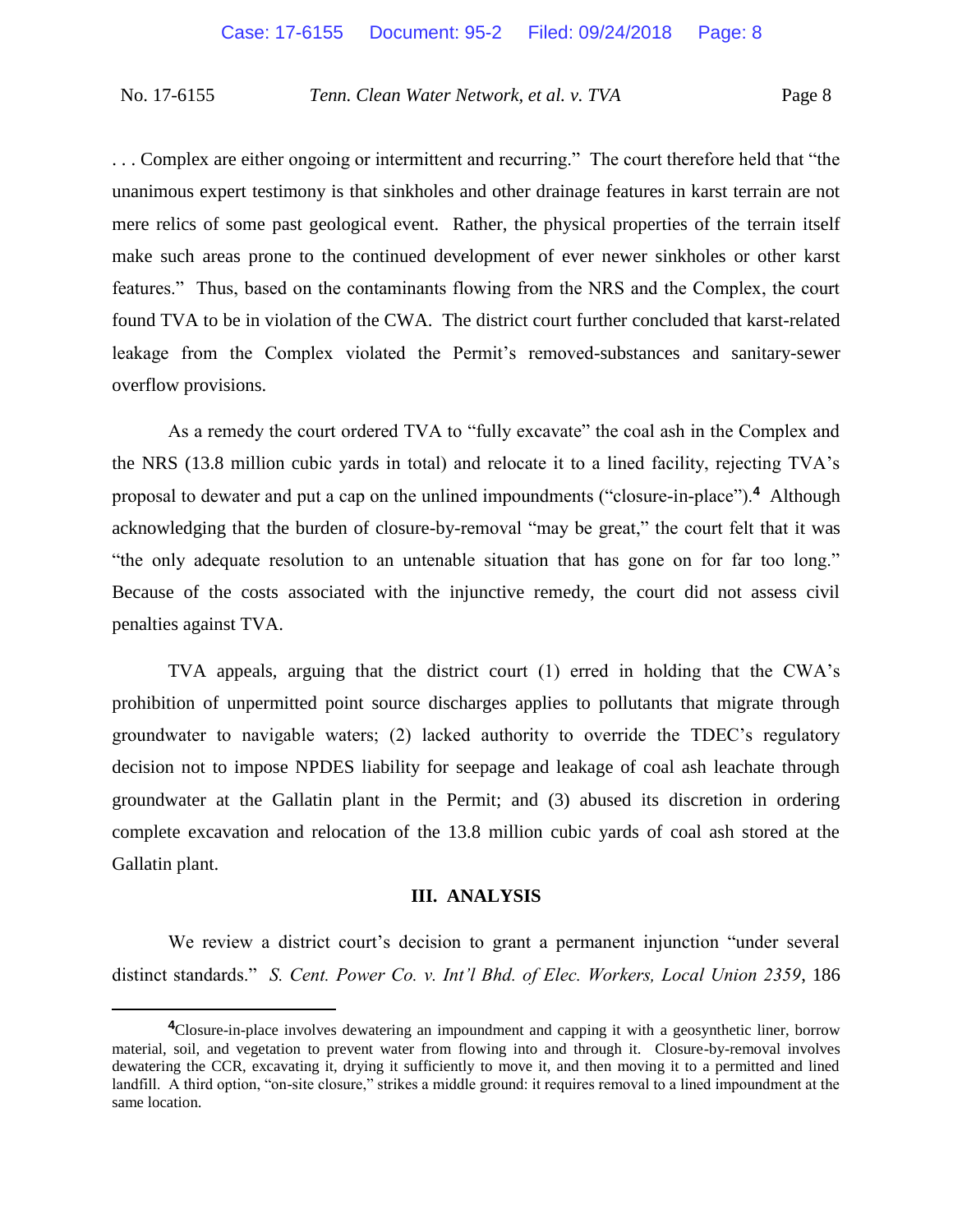F.3d 733, 737 (6th Cir. 1999). "Factual findings are reviewed under the clearly erroneous standard, legal conclusions are reviewed *de novo*, and the scope of injunctive relief is reviewed for abuse of discretion." *Id.* As always, review of statutory construction is de novo. *Bowling Green v. Martin Land. Dev. Co.*, 561 F.3d 556, 558 (6th Cir. 2009).

## **A. Discharges from the NRS and the Complex**

TVA first challenges the district court's ruling "that a cause of action based on an unauthorized point source discharge may be brought under the CWA based on discharges through groundwater, if the hydrologic connection between the source of the pollutants and navigable waters is direct, immediate, and can generally be traced." TVA contends that the district court impermissibly expanded CWA liability beyond what Congress authorized, and created an unnecessary conflict with regulation of coal ash under the Resource Conservation and Recovery Act, ("RCRA"), 42 U.S.C. § 6901 *et seq*., and the CCR Rule, promulgated under RCRA, 80 Fed. Reg. 21,302 (Apr. 17, 2015).

#### **1. Text and Structure of the CWA**

 $\overline{a}$ 

TVA claims that the text and structure of the CWA demonstrate that the phrase "discharge of pollutants" excludes the migration of pollutants through groundwater. Plaintiffs maintain that the district court correctly concluded that the NRS and the Complex are point sources that add coal ash pollutants to the Cumberland River through groundwater with a direct hydrologic connection to the Cumberland River.**<sup>5</sup>** In finding TVA in violation of the CWA, the district court made two legal conclusions: first, that coal ash ponds are "point sources"; and second, that surface water pollution via hydrologically connected groundwater is actionable under the CWA. Because we conclude that the hydrological connection theory is not a valid theory of liability, we reverse the district court's finding of liability here.**<sup>6</sup>**

**<sup>5</sup>**Unlike the plaintiffs in *Kentucky Waterways*, Plaintiffs here do not argue that groundwater itself is a point source.

**<sup>6</sup>**Although we do not base our decision today on TVA's first argument, we note that the Fourth Circuit recently held that a landfill and settling pond did not serve as point sources simply because they allowed arsenic from coal ash to leach into groundwater and then to navigable waters. *See Sierra Club v. Va. Elec. & Power Co.*, No. 17-1952, --- F.3d ---, 2018 WL 4343513 (4th Cir. Sept. 12, 2018):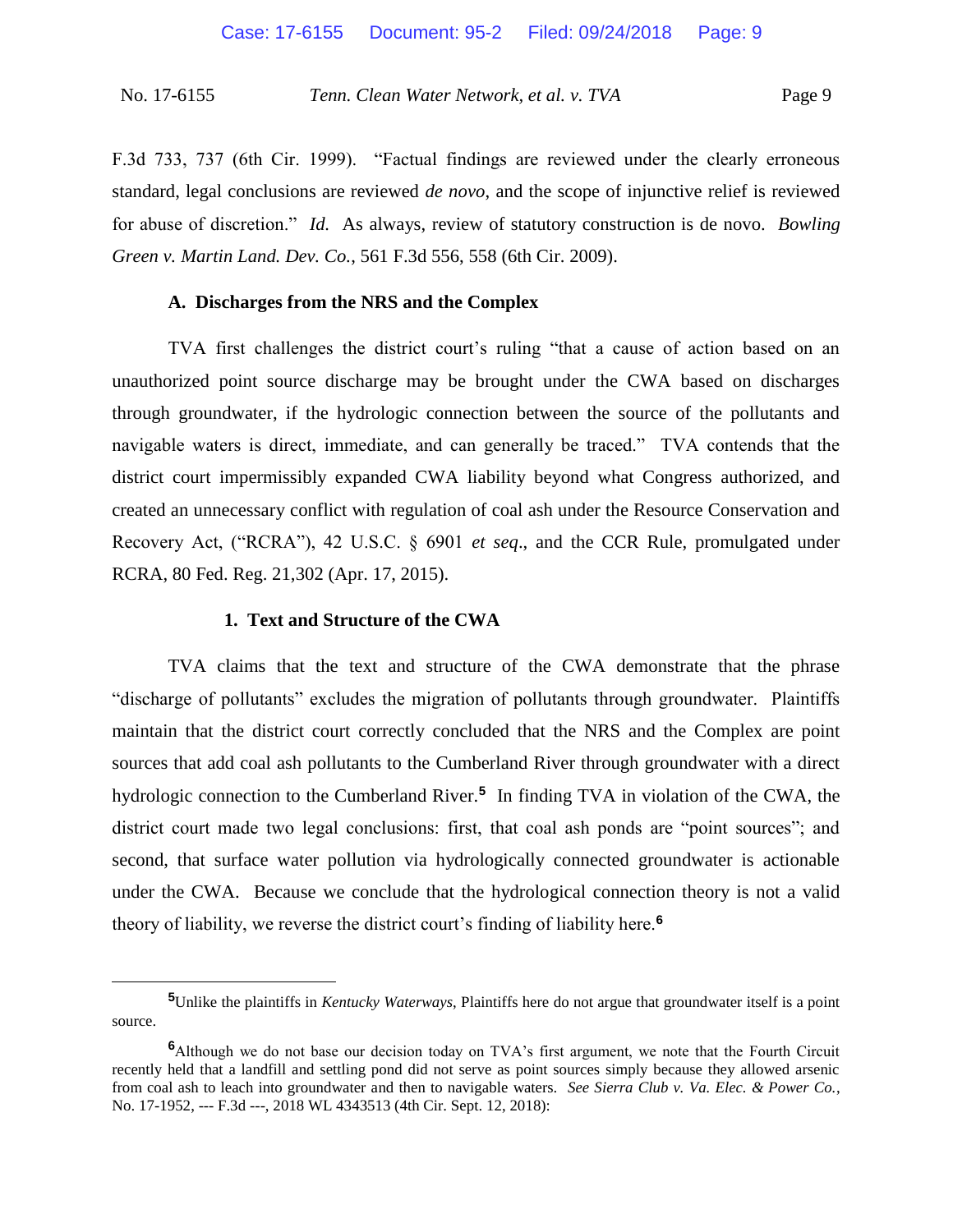$\overline{a}$ 

No. 17-6155 *Tenn. Clean Water Network, et al. v. TVA* Page 10

## As we explain in *Kentucky Waterways*, **7**

[t]he backbone of [the] argument in favor of the hydrological connection theory is that the relevant CWA provision does not contain the word "directly." Because it only prohibits the discharge of pollutants "to navigable waters from any point source," 33 U.S.C. § 1362(12)(A), [proponents] argue that the CWA allows for

We conclude that while arsenic from the coal ash stored on Dominion's site was found to have reached navigable waters—having been leached from the coal ash by rainwater and groundwater and ultimately carried by groundwater into navigable waters—that simple causal link does not fulfill the Clean Water Act's requirement that the discharge be from a point source. By its carefully defined terms, the Clean Water Act limits its regulation under  $\S$  1311(a) to discharges from "*any discernible, confined and discrete conveyance*." 33 U.S.C. § 1362(14) (emphasis added). The definition includes, "but [is] not limited to[,] any pipe, ditch, channel, tunnel, conduit, well, discrete fissure, container, rolling stock, concentrated animal feeding operation, or vessel or other floating craft." *Id*.; *see also Consol. Coal Co. v. Costle*, 604 F.2d 239, 249–50 (4th Cir. 1979), *rev'd in part sub nom*. *EPA v. Nat'l Crushed Stone Ass'n*, 449 U.S. 64, 101 S.Ct. 295, 66 L.Ed.2d 268 (1980) (finding that "discharges which are pumped, siphoned or drained" fall within the definition of discharges from a "point source"); *Appalachian Power*, 545 F.2d at 1373 (concluding that "point source" pollution does not include "unchanneled and uncollected surface waters"). At its core, the Act's definition makes clear that some facility must be involved that functions as a discrete, not generalized, "conveyance."

"Conveyance" is a well-understood term; it requires a channel or medium—i.e., a facility—for the movement of something from one place to another. *See Webster's Third New International Dictionary* 499 (1961); *The American Heritage Dictionary of the English Language* 291–92 (1976); *see also S. Fla. Water Mgmt. Dist. v. Miccosukee Tribe of Indians*, 541 U.S. 95, 105, 124 S.Ct. 1537, 158 L.Ed.2d 264 (2004) ("[A] point source need not be the original source of the pollutant; it need only convey the pollutant to 'navigable waters' " (emphasis added)). If no such conveyance produces the discharge at issue, the discharge would not be regulated by the Clean Water Act, though it might be by the RCRA, which covers and regulates the storage of solid waste, including coal ash, and its effect on groundwater.

2018 WL 4343513, at \*5. The court felt that

[t]his understanding of the Clean Water Act's point-source requirement is consistent with the larger scheme of pollution regulation enacted by Congress. In regulating discharges of pollutants from point sources, Congress clearly intended to target the *measurable* discharge of pollutants. Not only is this revealed by the definitional text of "point source," but it is also manifested in the effluent limitation enforcement scheme that the Clean Water Act employs. The National Pollutant Discharge Elimination System Program and § 1311's enforcement scheme specifically rely on "effluent limitation[s]"—restrictions on the "quantities, rates, and concentrations" of pollutants discharged into navigable waters. 33 U.S.C. § 1362(11) (defining "effluent limitation"). And state-federal permitting programs under the Clean Water Act apply these precise, numeric limitations to discrete outfalls and other "point sources," *see [EPA v. California ex rel. Res. Control Bd*., 426 U.S. [200,] 205–08 . . . (1976), at which compliance can be readily monitored. When a source works affirmatively to *convey* a pollutant, the concentration of the pollutant and the rate at which it is discharged by that conveyance *can be measured*. But when the alleged discharge is diffuse and not the product of a discrete conveyance, that task is virtually impossible.

*Id.* at \*6.

**7** In *Kentucky Waterways*, the district court dismissed the plaintiffs' CWA claim, rejecting their argument that pollution via hydrologically connected groundwater could support CWA liability.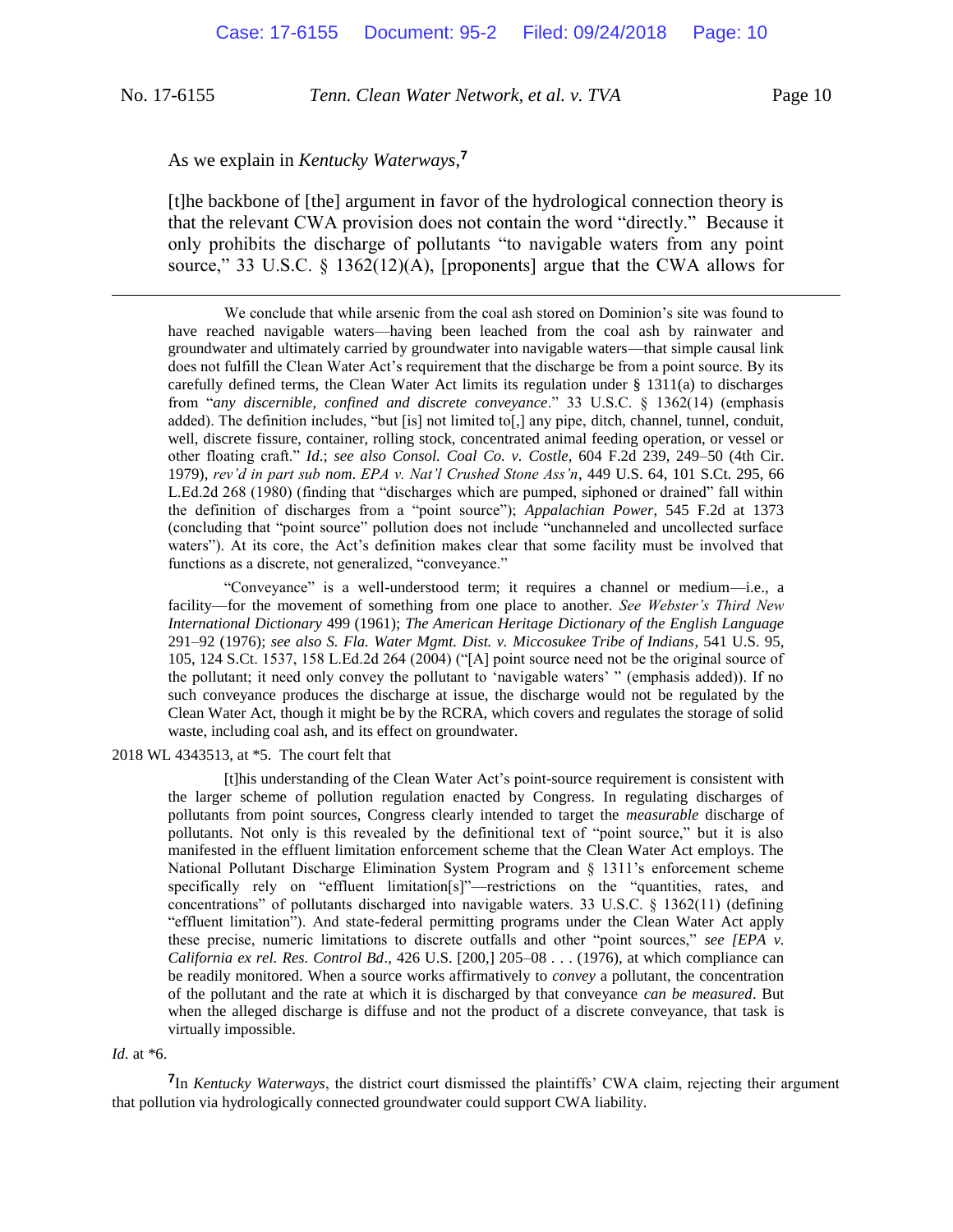pollutants to travel from a point source *through* nonpoint sources en route to navigable waters. The CWA's text suggests otherwise.

First, the guidelines by which a CWA-regulated party must abide—the heart of the CWA's regulatory power—are known as "effluent limitations." 33 U.S.C. § 1362(11); §1314(b) These are caps on the quantities of pollutants that may be discharged from a point source and are prescribed on an industry-byindustry basis. *See* 33 U.S.C. § 1314(b). The CWA defines effluent limitations as restrictions on the amount of pollutants that may be "discharged from point sources *into* navigable waters." *Id.* § 1362(11) (emphasis added). The term "into" indicates directness. It refers to a point of *entry*. *See Into*, Webster's Third New International Dictionary, Unabridged. 2018.. Web. 22 Aug. 2018. ("[E]ntry, introduction, insertion."); *Into*, Oxford English Dictionary (2d ed. 1989) ("Expressing motion to a position within a space or thing: To point within the limits of; to the interior of; *so as to enter*.") (emphasis added). Thus, for a point source to discharge *into* navigable waters, it must dump *directly* into those navigable waters—the phrase "into" leaves no room for intermediary mediums to carry the pollutants.

Moreover, the CWA addresses only pollutants that are added "*to* navigable waters *from* any point source." 33 U.S.C. § 1362(12) (emphasis added). Accordingly, the CWA requires two things in order for pollution to qualify as a "discharge of a pollutant": (1) the pollutant must make its way to a navigable water (2) by virtue of a point-source conveyance.

*Id.* at ---.

Like the defendant utility company in *Kentucky Waterways,* TVA "is discharging pollutants into the groundwater and the groundwater is adding pollutants to" the Cumberland River. *Id.* "But groundwater is not a point source. Thus, when the pollutants are discharged to the river, they are not coming *from* a point source; they are coming from groundwater which is a nonpoint-source conveyance. The CWA has no say over that conduct." *Id.* For this reason, any alleged leakages into the groundwater are not a violation of the CWA.

Also similar to the plaintiffs in *Kentucky Waterways Alliance*, Plaintiffs here rely on Justice Scalia's statement in *Rapanos v. United States*, 547 U.S. 715 (2006) that "[t]he [CWA] does not forbid the 'addition of any pollutant *directly* to navigable waters from any point source,' but rather the addition of any pollutant *to* navigable waters.'" *Id.* at 743 (plurality opinion) (quoting 33 U.S.C. § 1362(12)(A)). But, as we discuss in *Kentucky Waterways*, that quote has been taken out of context, and the courts and litigants that rely on it in support of the hydrological connection theory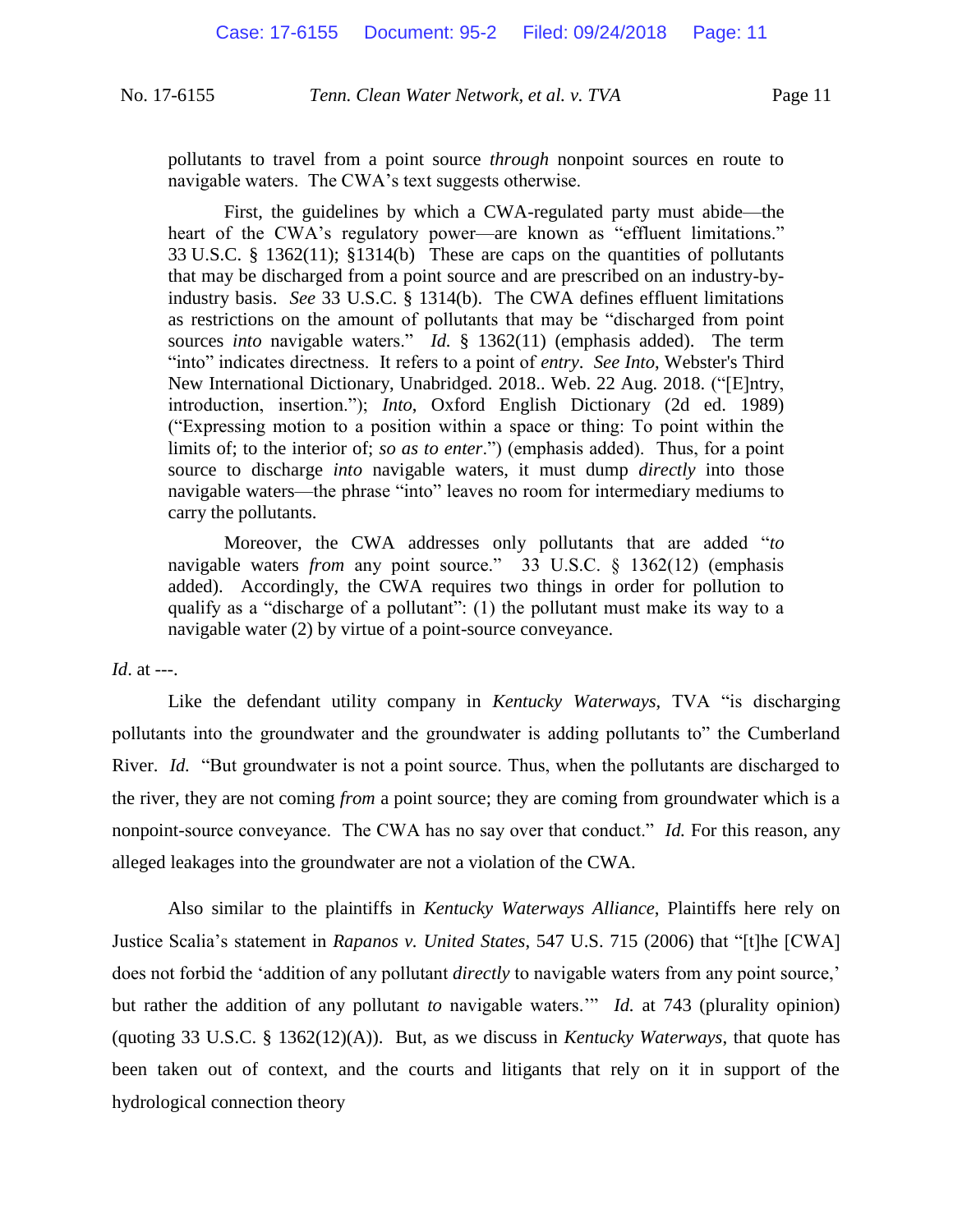have erred for a number of reasons. Not the least of which is that *Rapanos* is not binding here: it is a four-justice plurality opinion answering an entirely different legal question. *See id.* at 739 (concluding that certain wetlands and intermittent streams did not themselves fall within the CWA's definition of navigable waters). In any event, when Justice Scalia pointed out the absence of the word "directly" from  $\S$  1362(12)(A), he did so to explain that pollutants which travel through multiple *point sources* before discharging into navigable waters are still covered by the CWA. *Id.* at 743 ("[T]he discharge into intermittent channels of any pollutant that naturally washes downstream likely violates [the CWA], even if the pollutants discharged from a point source do not emit 'directly into' covered waters, but pass 'through conveyances' in between. (emphasis omitted)). Justice Scalia's reference to "conveyances"—the CWA's definition of a point source reveals his true concern. He sought to make clear that intermediary point sources do not break the chain of CWA liability; the opinion says nothing of point-sourceto-nonpoint-source dumping like that at issue here. And the facts in *Rapanos* confirm this to be true. The three wetlands that the Supreme Court defined out of the CWA in *Rapanos* were all linked to navigable waters by multiple different point sources (drains, ditches, creeks, and the like). *Id.* at 729-30. Thus, our holding today does not stand in conflict with the *Rapanos* plurality.

*Ky. Waterways All.*, --- F.3d ---, No. 18-5115, at ---. We further concluded that the CWA's other provisions and corresponding federal environmental laws strengthened this reading, which brings us to TVA's next argument—that the district court's hydrological connection holding directly conflicts with RCRA and the CCR Rule.

## **2. Statutory Context**

Along with protecting the "Nation's waters," the CWA also protects the primary rights and responsibilities of the States to regulate pollution. 33 U.S.C. § 1251(a), (b). Congress specifically designed other environmental statutes to partner with the CWA:

RCRA is designed to work in tandem with other federal environmental protection laws, including the CWA. *See* 42 U.S.C. § 6905(b) ("The [EPA] shall integrate all provisions of [RCRA] for purposes of administration and enforcement and shall avoid duplication, to the maximum extent practicable, with the appropriate provisions of . . . [the CWA]."). For that reason, RCRA and the CWA should be read as complementary statutes, each addressed at regulating different potential environmental hazards. *Cf*. *Erlenbaugh v. United States*, 409 U.S. 239, 243-44 (1972) (statutes that "pertain to the same subject" may be treated "as if they were one law," because "whenever Congress passes a new statute, it acts aware of all previous statutes on the same subject").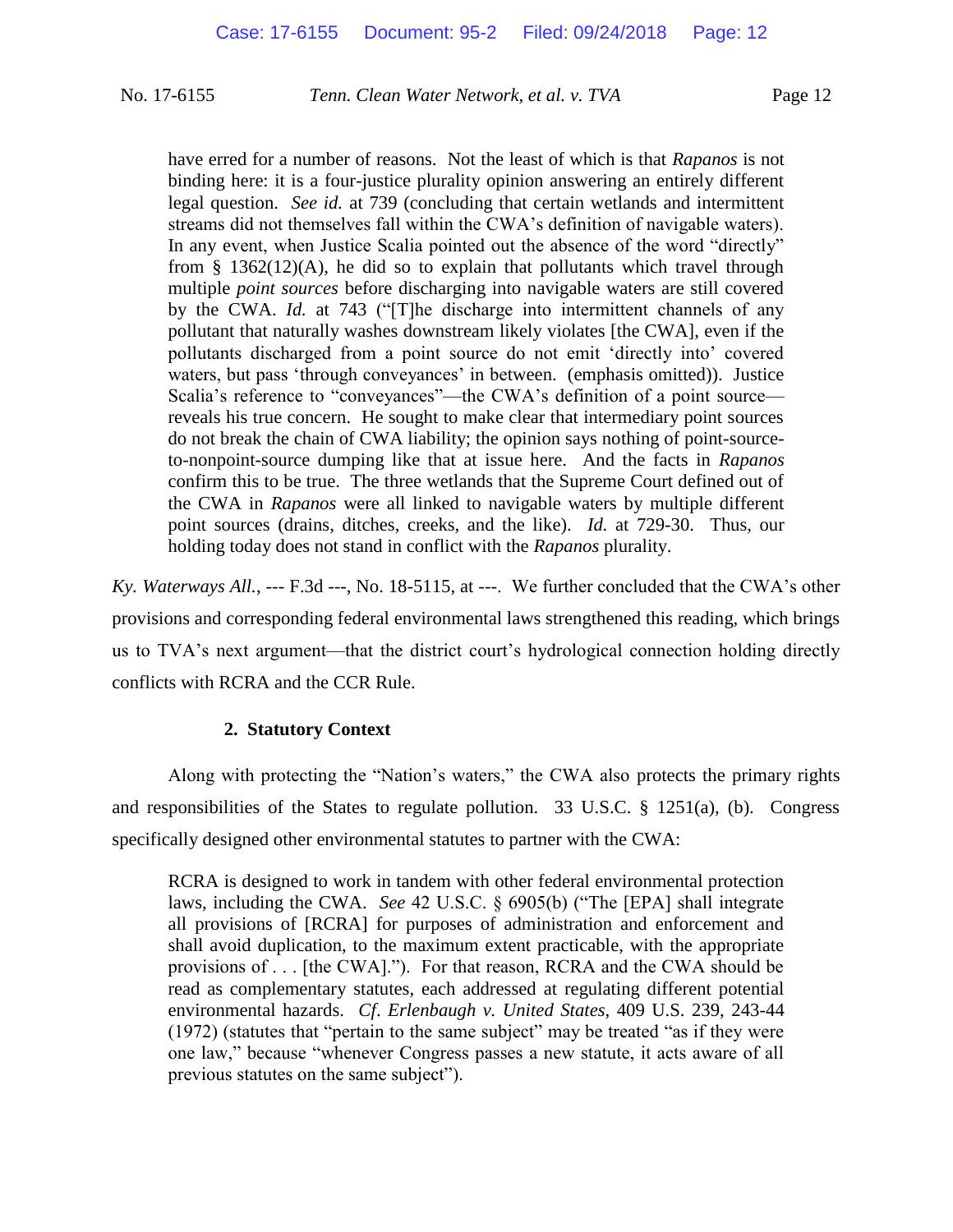*Ky. Waterways All*., --- F.3d ---, No. 18-5115, at ---. Moreover, allowing the CWA to cover pollution of this sort would disrupt the existing regulatory framework. Because "RCRA explicitly exempts from its coverage any pollution that is subject to CWA regulation," *id*., 42 U.S.C. §6903 (27), reading the CWA in this way would remove coal ash treatment and storage practices from RCRA's coverage. "But coal ash is solid waste, and RCRA is specifically designed to cover solid waste." *Id*. Thus, the proposed CWA reading would be "problematic." *Id.*

Even "more problematic"

is the fact that, pursuant to RCRA, the EPA has issued a formal rule that specifically covers coal ash storage and treatment. *See* 80 Fed. Reg. 21,302 (Apr. 17, 2015) (the "CCR Rule"). The CCR Rule was designed to regulate, among other things, coal ash ponds. *Id*. at 21,303. Yet because the EPA issued the CCR Rule under RCRA, reading the CWA to cover coal ash ponds would gut the rule. Adopting Plaintiffs' reading of the CWA would mean that any coal ash pond with a hydrological connection to a navigable water would require an NPDES permit, thus removing it from RCRA's coverage and with it, the CCR Rule. Almost all coal ash ponds sit near navigable waterways because of the large amounts of water needed to operate coal-fired power plants. As such, adopting Plaintiffs' interpretation of the CWA would leave the CCR Rule virtually useless. We decline to interpret the CWA in a way that would effectively nullify the CCR Rule and large portions of RCRA.

*Id.*, --- F.3d ---, No. 18-5115, at --- (citation omitted).

The CCR Rule "specifically addresses the 'disposal of coal [ash] as solid waste under [RCRA]." *Id*. at ---, (quoting 80 Fed. Reg. at 21,302). The CCR Rule therefore "requires any existing unlined CCR surface impoundment that is contaminating groundwater above a regulated constituent's groundwater protection standard to stop receiving CCR and either retrofit or close." *Id.* (quoting 80 Fed. Reg. at 21,302). The rule also establishes minimum criteria for CCR surface impoundments, requires groundwater monitoring, and further demands corrective action where groundwater contamination exceeds accepted levels. *Id.* (citing 80 Fed. Reg. at 21,396-408). In other words, the CCR Rule, not the CWA, is the framework envisioned by Congress (by delegating rulemaking authority to the EPA through RCRA) to address the problem of groundwater contamination caused by coal ash impoundments.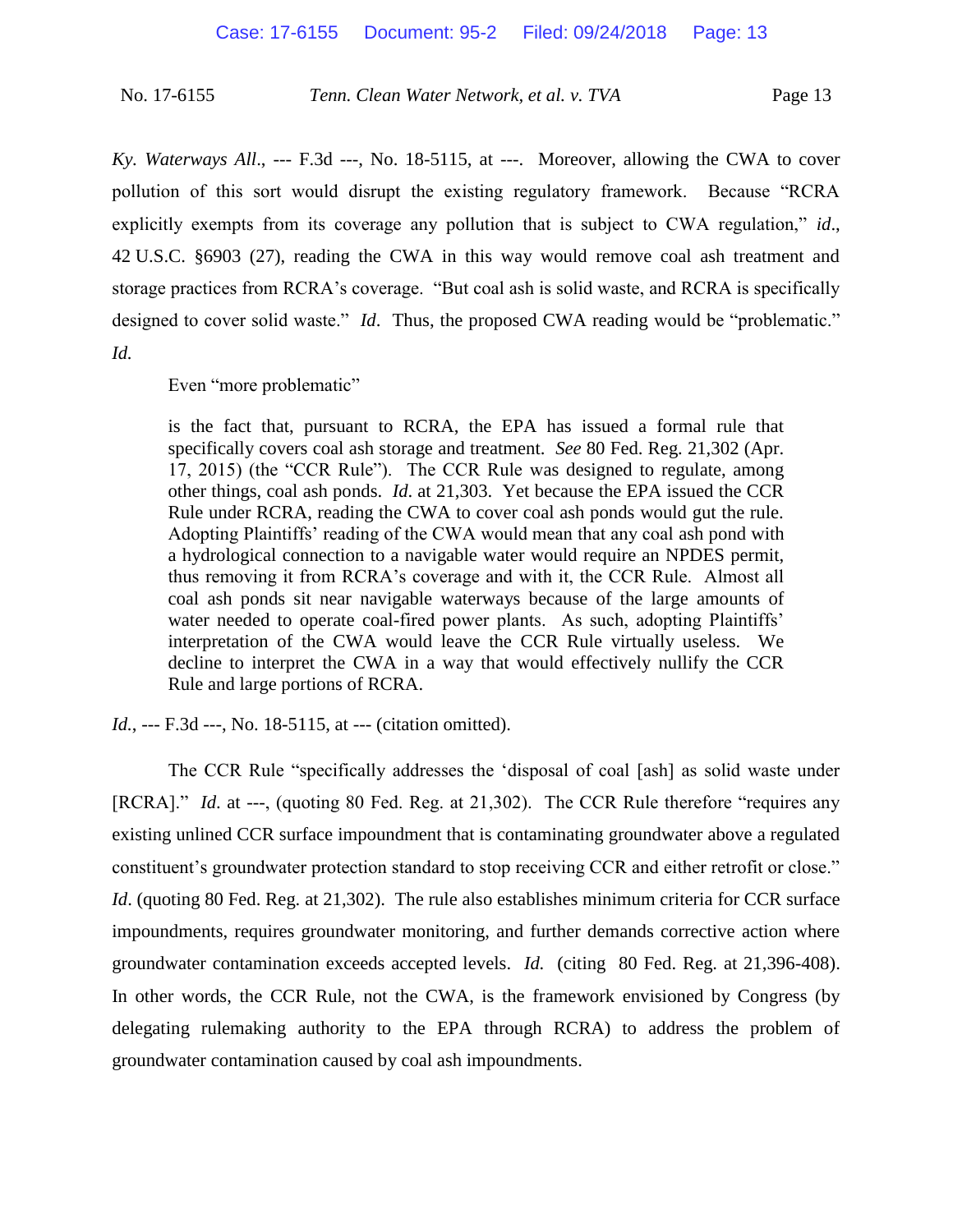For these reasons, we hold that the district court erred in adopting Plaintiffs' theory that the CWA prohibits discharges of pollutants through groundwater that is hydrologically connected to navigable waters.

#### **B. Removed-Substances and Sanitary-Sewer Overflow Provisions**

Because the district court also held that TVA violated the CWA based on two other provisions of the Permit, our inquiry is not yet at an end. TVA challenges the district court's holdings that TVA violated the Permit's removed-substances and sanitary-sewer overflow provisions based on Plaintiffs' demonstration of unauthorized discharges of coal ash from the Complex. NPDES permits are interpreted like contracts. *Piney Run Pres. Ass'n v. Cty. Comm'rs of Carroll Cty.*, 268 F.3d 255, 269 (4th Cir. 2001).

#### **1. Removed-Substances Provision**

The removed-substances provision is found in Part I of the Permit, which sets forth "Effluent Limitations and Monitoring Requirements." It provides that "TVA Gallatin Fossil Plant is authorized to discharge" enumerated pollutants "through Outfall 001," including "ash transport water" and "ash sluice water leakage." These discharges are "limited and monitored by the permittee" according to specified "parameters," limitations on quantities, rates, and concentrations of specified chemicals. Part I.A(c) by its terms, is an "[a]dditional monitoring requirement[] and condition[]applicable to Outfalls 001, 002, and 004." It states that "[s]ludge or any other material removed by any treatment works must be disposed of in a manner, which prevents its entrance into or pollution of any surface or subsurface waters."

Noting that some of the ash waste produced as a result of the sluicing process escapes to the Cumberland River, the district court held simply that "Plaintiffs' demonstration of unauthorized discharges from the Ash Pond Complex" established "a violation of the facial terms of Part I.A(c)." But karst-related leaks are not discharges from "Outfalls 001, 002, and 004." Thus, this provision simply does not apply, and was therefore not violated by the conduct at issue in this case.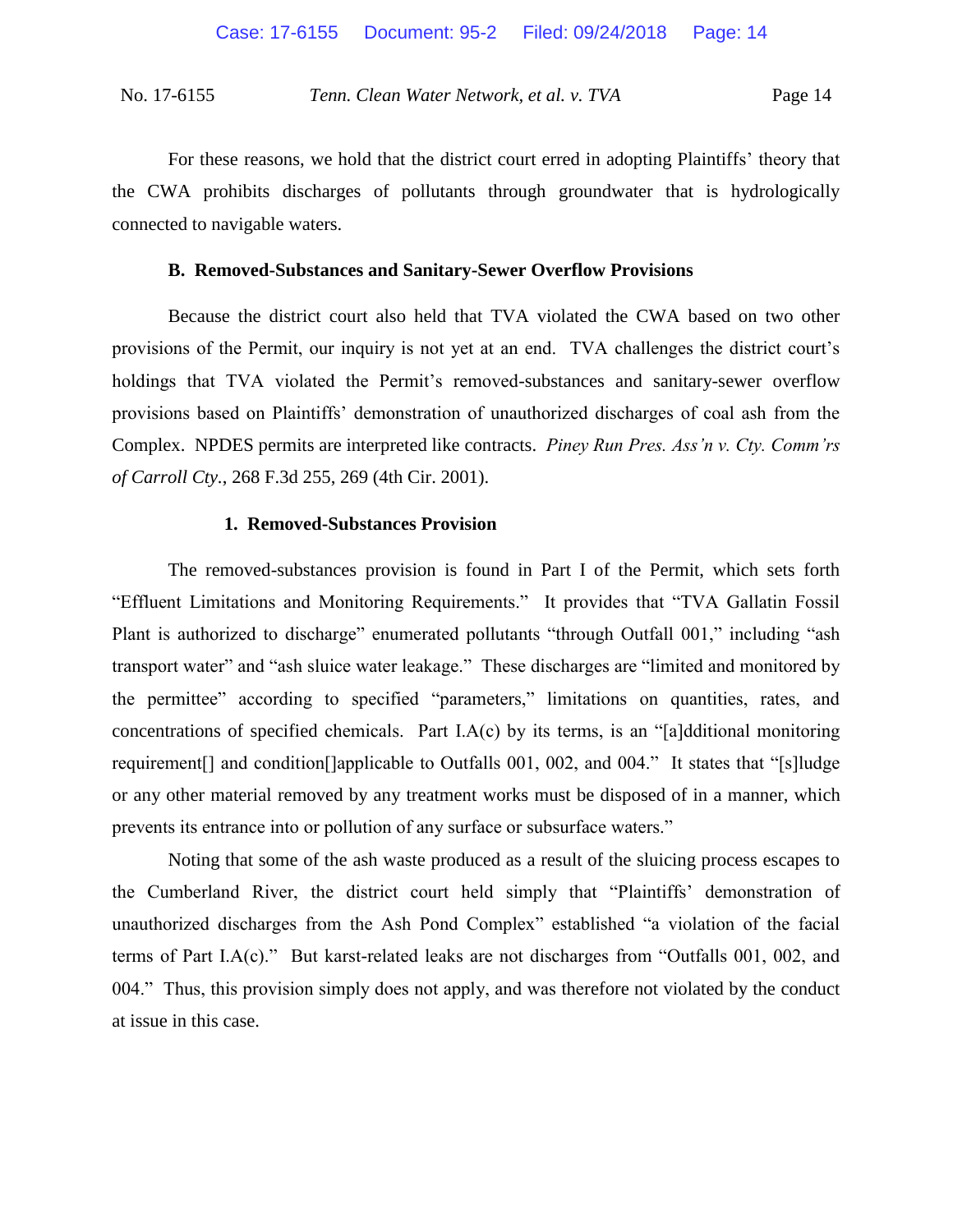#### **2. Sanitary-Sewer Overflow Provision**

The sanitary-sewer overflow provision, found in Part II of the Permit, prohibits "the discharge to land or water of wastes from any portion of the collection, transmission, or treatment system other than through permitted outfalls." The district court held that, "[a]s with [the removed-substances provision], this allegation is resolved by Plaintiffs' demonstration that TVA improperly discharged coal ash waste through leaks to the . . . Complex."

But this provision also cannot be reasonably read to cover karst-related leaks. While the Permit does not define sewage, it treats it as a distinct type of "Pollutant" distinct from "industrial wastes, or other wastes." *See* 33 U.S.C. §1362(6) (defining "pollutant" as including "sewage" as well as "chemical wastes"). This distinction is consistent with the EPA definition of sanitary-sewer overflow as involving "[a]n untreated or partially treated *sewage* release from a sanitary sewer system." The EPA's NPDES Permit Writers' Manual states that "occasional, unintentional spills of raw sewage from municipal sanitary sewers occur in almost every system. Such types of releases are called sanitary sewer overflows (SSOs)." The district court, by treating coal ash wastewater as a sanitary-sewer overflow, ignored the plain meaning of sewage. Further, the Permit treats these types of pollutants differently. Industrial wastes like "discharge ash transport water" and "ash sluice water leakage" are authorized with limitations while "Sanitary Sewer Overflows are prohibited." Thus, karst-related leakage cannot be a violation of this provision.

Because the plain language of these two provisions does not apply to karst-related discharges from the Complex, there is no violation of the Permit. Neither provision supports the district court's injunction. Given this conclusion, we need not address TVA's arguments that that the collateral attack and permit shield doctrines shield it from liability.

#### **C. Injunctive Relief**

Without CWA liability, the district court's injunction has no foundation. Its imposition was therefore an abuse of discretion.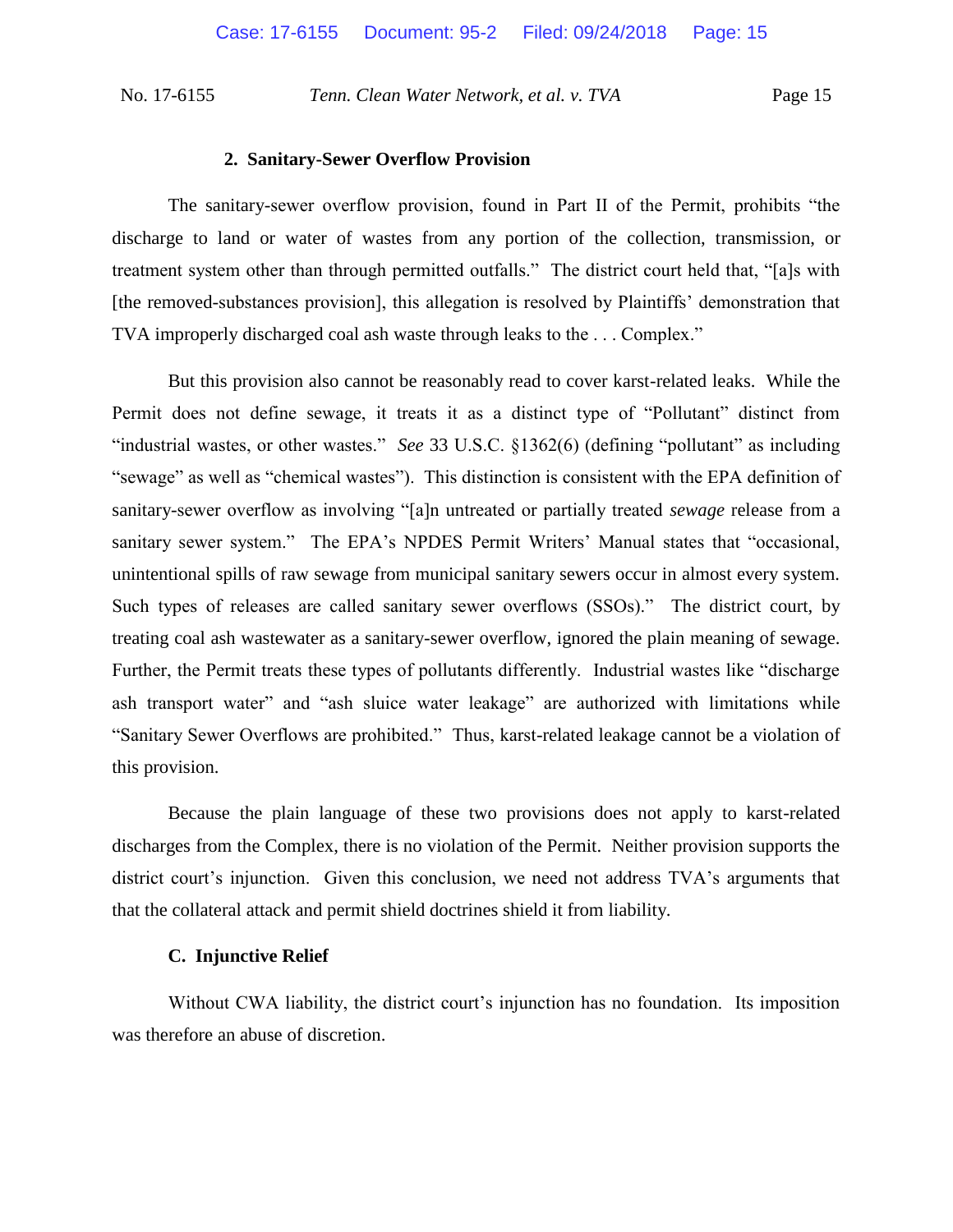## **IV. CONCLUSION**

As the district court rightly concluded, "an unlined [coal] ash waste pond in karst terrain immediately adjacent to a river" that leaks pollutants into the groundwater is a major environmental problem that the Permit does not adequately address. But the CWA is not the proper legal tool of correction. Fortunately, other environmental laws have been enacted to remedy these concerns. For these reasons, as well as those articulated in *Kentucky Waterways*, we REVERSE the judgment of the district court imposing CWA liability on TVA.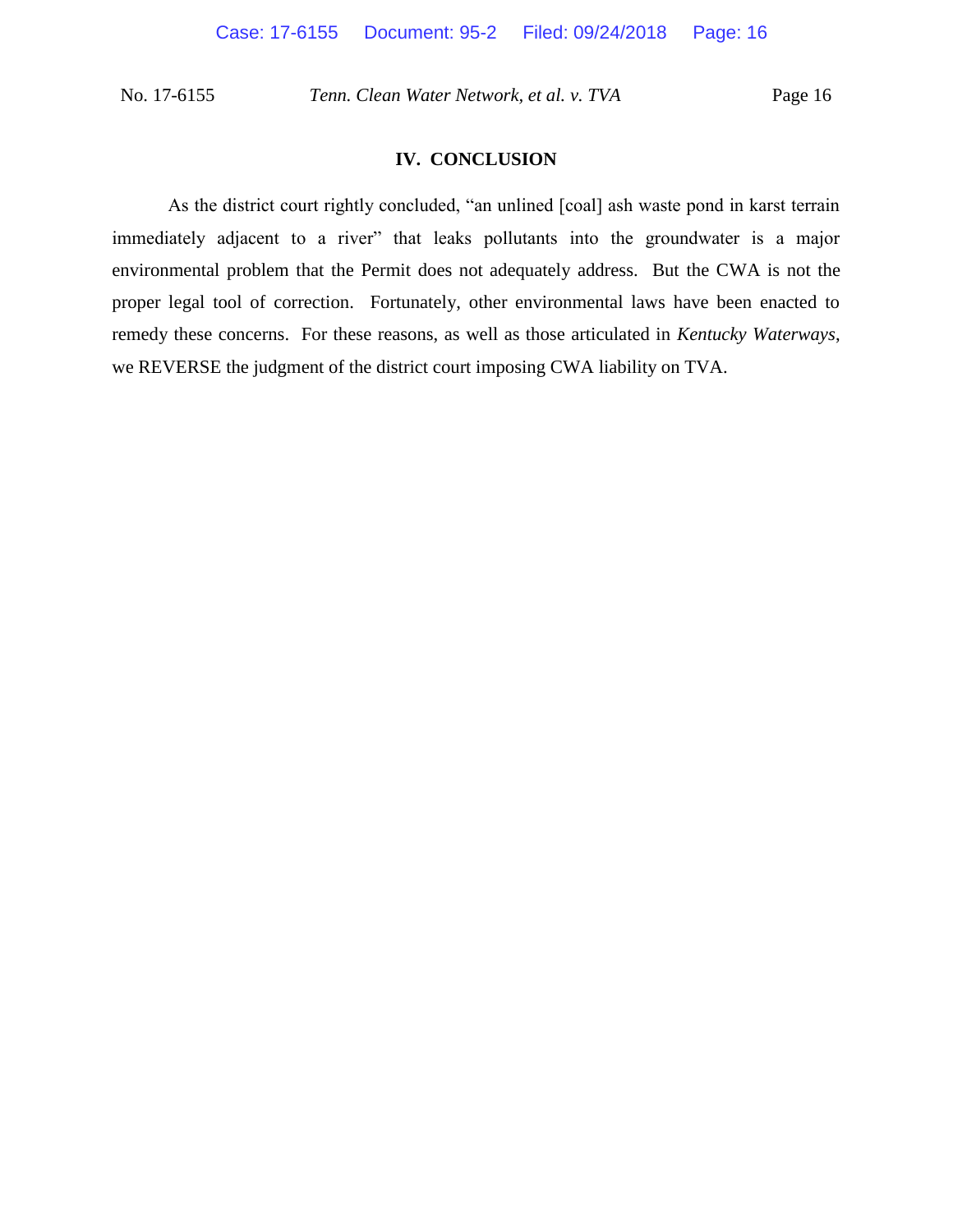$\overline{a}$ 

No. 17-6155 *Tenn. Clean Water Network, et al. v. TVA* Page 17

# **DISSENT** \_\_\_\_\_\_\_\_\_\_\_\_\_\_\_\_\_

\_\_\_\_\_\_\_\_\_\_\_\_\_\_\_\_\_

CLAY, Circuit Judge, dissenting.Can a polluter escape liability under the Clean Water Act ("CWA"), 33 U.S.C. §§ 1251–1387, by moving its drainage pipes a few feet from the riverbank? The Fourth and Ninth Circuits have said no. In two cases today,**<sup>1</sup>** the majority says yes. Because the majority's conclusion is contrary to the plain text and history of the CWA, and because I disagree with the majority's analysis of the permit's Sanitary Sewer Overflow provision, I respectfully dissent from the majority's position as to these issues.

## **I. Scope of the Clean Water Act**

Plaintiffs have invoked the CWA's citizen-suit provision, which provides that "any citizen may commence a civil action . . . against any person . . . who is alleged to be in violation of . . . an effluent standard or limitation under this chapter[.]" 33 U.S.C. § 1365(a). "For purposes of this section, the term 'effluent standard or limitation under this chapter' means," among other possibilities, "an unlawful act under subsection (a) of section 1311 of this title." § 1365(f). In turn, § 1311(a) prohibits "the discharge of any pollutant by any person[.]"

The broad sweep of a defendant's potential CWA liability is limited in two ways. First, Congress included a list of exceptions in § 1311(a) itself: the discharge of a pollutant is unlawful "[e]xcept in compliance with this section and sections 1312, 1316, 1317, 1328, 1342, and 1344 of this title." Second, Congress gave the phrase "discharge of a pollutant" a very specific definition: it means "any addition of any pollutant to navigable waters from any point source." 33 U.S.C. § 1362(12)(A). Taken together, Congress thus authorized citizen suits to prevent the "addition of any pollutant to navigable waters from any point source," *see* § 1362(12)(A), but if a listed statutory exception applies, *see* § 1311(a).

The majority argues that this standard cannot be satisfied when, as here, pollution travels briefly through groundwater before reaching a navigable water. Plaintiffs counter that such an

**<sup>1</sup>**The other case is Case No. 18-5115, *Kentucky Waterways Alliance, et al. v. Kentucky Utilities Co.*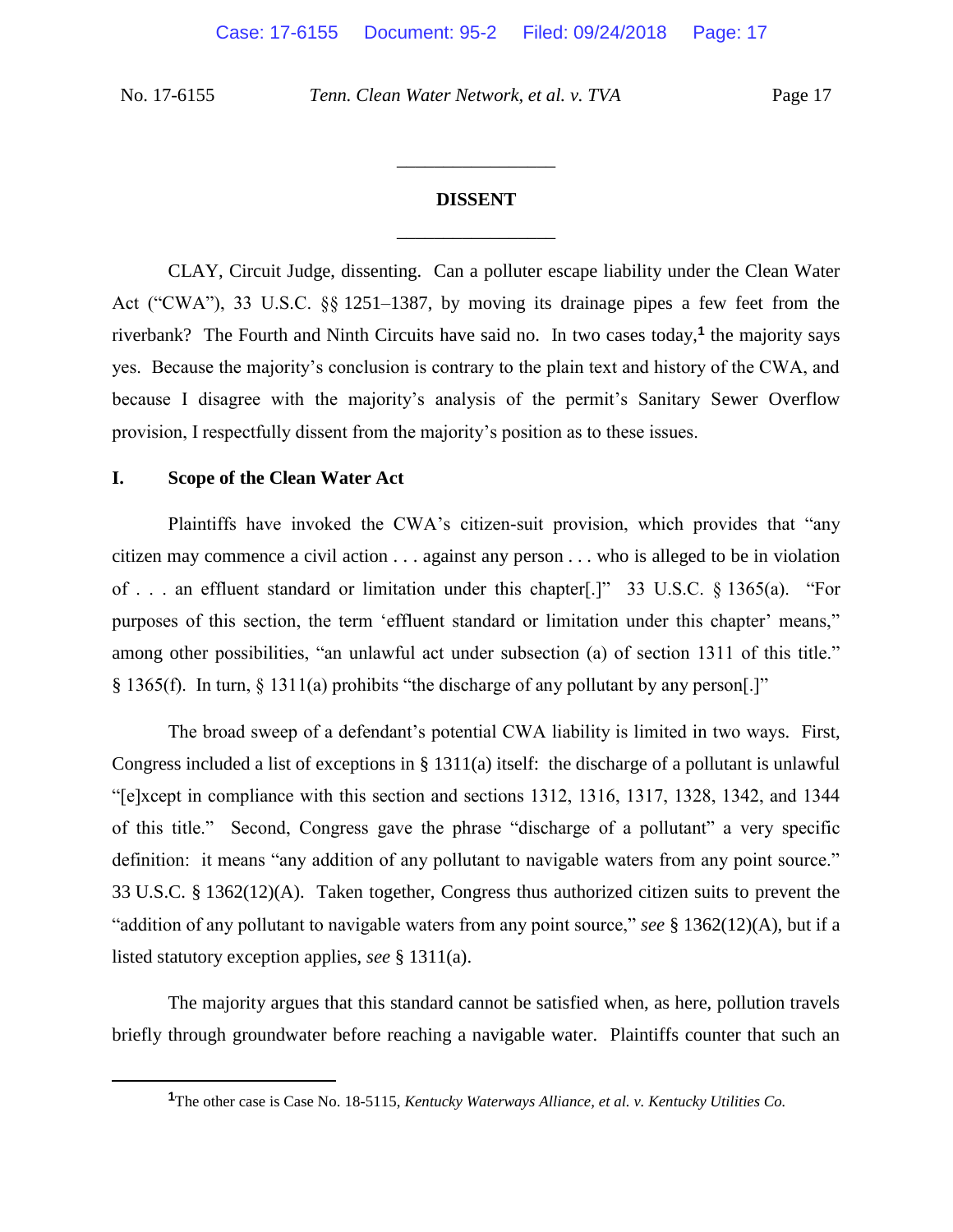exception has no statutory basis and would allow polluters to shirk their CWA obligations by placing their underground drainage pipes a few feet away from the shoreline. This case could have profound implications for those in this Circuit who would pollute our Nation's waters. And the issue is novel. This Court has never before considered whether the CWA applies in this context.

However, the Fourth and Ninth Circuits have. Both courts determined that a short journey through groundwater does not defeat CWA liability. *See Upstate Forever v. Kinder Morgan Energy Partners, L.P.*, 887 F.3d 637, 649–51 (4th Cir. 2018); *Hawai'i Wildlife Fund v. Cty. of Maui*, 886 F.3d 737, 745–49 (9th Cir. 2018). The Second Circuit reached a similar conclusion where the pollutants traveled briefly through fields (which are not necessarily point sources) and through the air. *See Concerned Area Residents for Env't v. Southview Farm*, 34 F.3d 114, 118–19 (2d Cir. 1994) (fields); *Peconic Baykeeper, Inc. v. Suffolk Cty.*, 600 F.3d 180, 188–89 (2d Cir. 2010) (air). Until today, no Circuit had come out the other way. The reason is simple: the CWA does not require a plaintiff to show that a defendant discharged a pollutant from a point source *directly* into navigable waters; a plaintiff must simply show that the defendant "add[ed] . . . any pollutant *to* navigable waters *from* any point source." *See* §§ 1362(12)(A) (emphases added), 1365(a), 1311(a); *Upstate Forever*, 887 F.3d at 650; *Hawai'i Wildlife Fund*, 886 F.3d at 749.

The Supreme Court addressed this precise issue in *Rapanos v. United States*, 547 U.S. 715 (2006). There, Justice Scalia's plurality opinion was explicit:

The Act does not forbid the "addition of any pollutant *directly* to navigable waters from any point source," but rather the "addition of any pollutant *to* navigable waters." [33 U.S.C.]  $\{ 1362(12)(A)$  (emphasis added);  $\{ 1311(a)$ . Thus, from the time of the CWA's enactment, lower courts have held that the discharge into intermittent channels of any pollutant *that naturally washes downstream* likely violates § 1311(a), even if the pollutants discharged from a point source do not emit "directly into" covered waters, but pass "through conveyances" in between. *United States v. Velsicol Chemical Corp.*, 438 F. Supp. 945, 946–947 (W.D.Tenn. 1976) (a municipal sewer system separated the "point source" and covered navigable waters). See also *Sierra Club v. El Paso Gold Mines, Inc.*, 421 F.3d 1133, 1137, 1141 (C.A.10 2005) (2.5 miles of tunnel separated the "point source" and "navigable waters").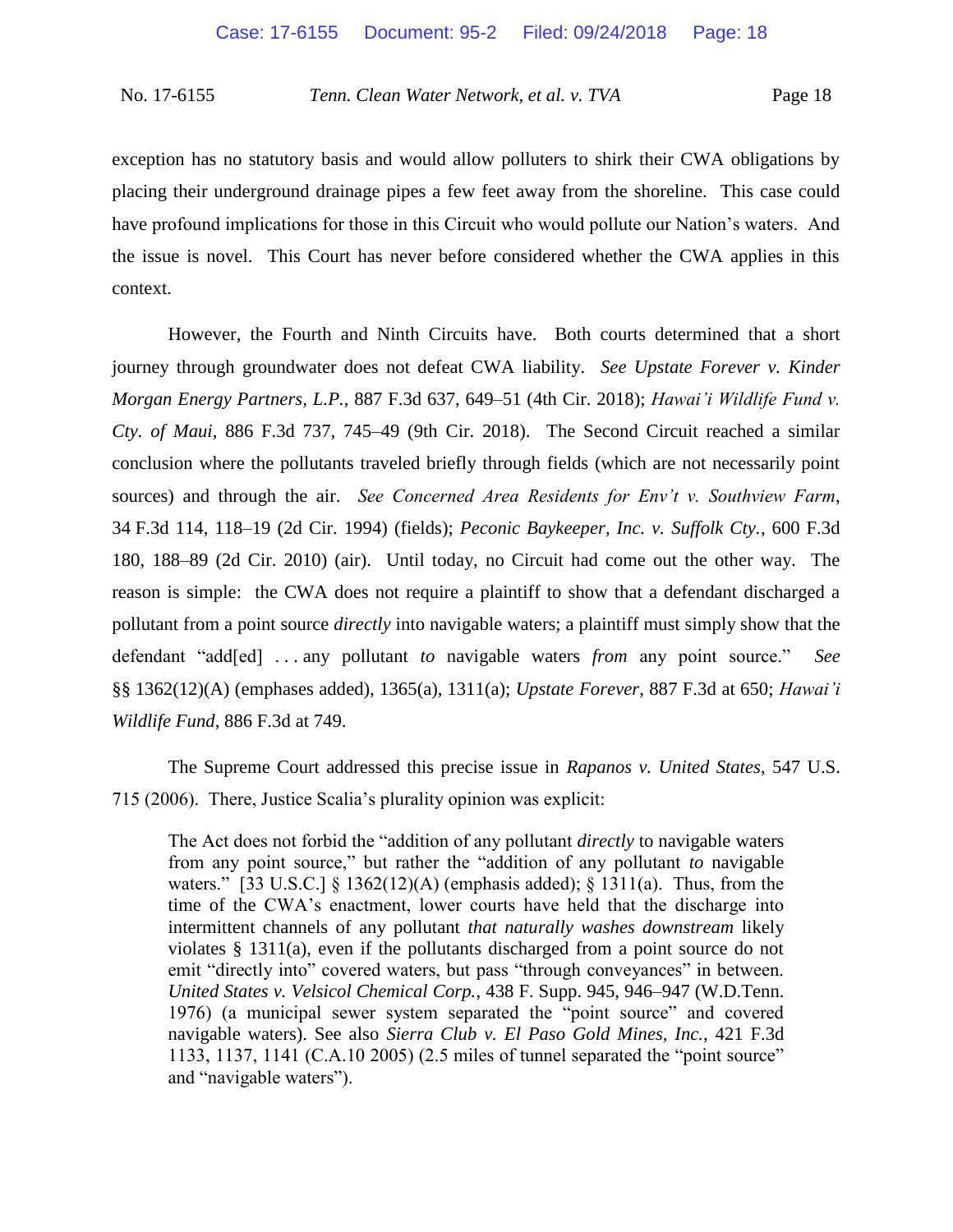*Id.* at 743 (plurality opinion) (emphasis in original). True, Justice Scalia's plurality opinion is not binding. But no Justice challenged this aspect of the opinion, and for good reason: the statutory text unambiguously supports it.

Further, applying the CWA to point-source pollution traveling briefly through groundwater before reaching a navigable water promotes the CWA's primary purpose, which is to "restore and maintain the chemical, physical, and biological integrity of the Nation's waters." 33 U.S.C. § 1251(a). By contrast, the majority's approach defeats the CWA's purpose by opening a gaping regulatory loophole: polluters can avoid CWA liability by discharging their pollutants into groundwater, even if that groundwater flows immediately into a nearby navigable water. This exception has no textual or logical foundation. As one district court observed,

it would hardly make sense for the CWA to encompass a polluter who discharges pollutants via a pipe running from the factory directly to the riverbank, but not a polluter who dumps the same pollutants into a man-made settling basin some distance short of the river and then allows the pollutants to seep into the river via the groundwater.

*See N. Cal. River Watch v. Mercer Fraser Co.*, No. C-04-4620 SC, 2005 WL 2122052, at \*2 (N.D. Cal. Sept. 1, 2005). In addition, this exception has no apparent limits. Based on the majority's logic, polluters are free to add pollutants to navigable waters so long as the pollutants travel through any kind of intermediate medium—for example through groundwater, across fields, or through the air. This would seem to give polluters free rein to discharge pollutants from a sprinkler system suspended above Lake Michigan. After all, pollutants launched from such a sprinkler system would travel "in all directions, guided only by the general pull of gravity." *Kentucky Waterways Alliance*, 18-5115 at 11. According to the majority, this would defeat CWA liability.**<sup>2</sup>**

 $\overline{a}$ 

<sup>&</sup>lt;sup>2</sup>The majority declines to reverse the district court's other finding that a coal ash pond is a point source under the CWA, but suggests disagreement in a footnote. The CWA defines "point source" as "any discernible, confined and discrete conveyance," including "any pipe, ditch, channel, tunnel, conduit, well, discrete fissure, container, rolling stock, concentrated animal feeding operation, or vessel or other floating craft, from which pollutants are or may be discharged." 33 U.S.C. § 1362(14). The majority cites a recent Fourth Circuit case, *Sierra Club v. Va. Elec. & Power Co.*, No. 17-1952, --- F.3d ---, 2018 WL 4343513 (4th Cir. Sept. 12, 2018), which held that a coal ash pond is not a point source because it was a "static recipient[] of the precipitation and groundwater that flowed through [it]." 2018 WL 4343513 at \*6. Looking at the text of the CWA, however, shows that, *inter alia*, "ditch[es], well[s], container[s]," and "vessel[s]" are included in the definition. 33 U.S.C. § 1362(14). The canon of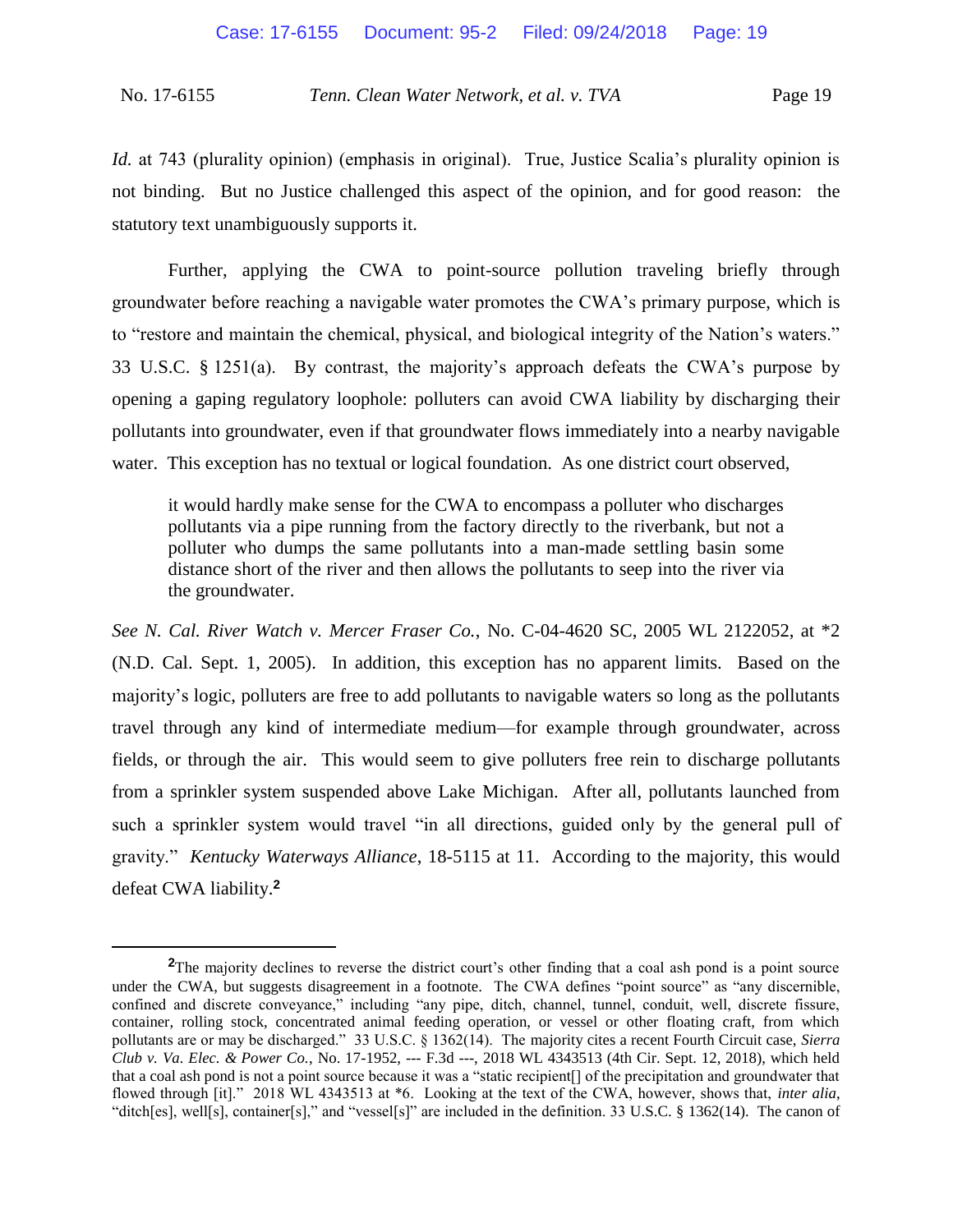I have a very different view. In cases where, as here, a plaintiff alleges that a defendant is polluting navigable waters through a complex pathway, the court should require the plaintiff to prove the existence of pollutants in the navigable waters and to persuade the factfinder that the defendant's point source is to blame—that the defendant is unlawfully "add[ing] . . . any pollutant to navigable waters from any point source." 33 U.S.C. § 1362(12)(A). The more complex the pathway, the more difficult the proof. Where these cases are plausibly pleaded, they should be decided on the facts.

Instead, the majority holds that a plaintiff may never—as a matter of law—prove that a defendant has unlawfully added pollutants to navigable waterways via groundwater. For its textual argument, the majority refers us to the term "effluent limitations." This term, the majority says, is defined as "restrictions on the amount of pollutants that may be 'discharged from point sources *into* navigable waters.'" Maj. Op. at 11 (quoting with emphasis 3 U.S.C. § 1362(11)). Seizing on the word "into"—which denotes "entry, introduction, insertion"—the majority concludes that the effluent-limitation definition implicitly creates an element of "directness." In other words, the majority reasons, "for a point source to discharge *into* 

 $\overline{a}$ 

*ejusdem generis* states that "the general term must take its meaning from the specific terms with which it appears." *Retail Ventures, Inc. v. Nat'l Union Fire Ins. Co. of Pittsburgh*, 691 F.3d 821, 833 (6th Cir. 2012). The common denominator between wells, containers, ditches, and vessels is that each is a man-made, defined area where liquid collects. The canon of *ejusdem generis* thus suggests that man-made coal ash ponds are included in this definition. The Fourth Circuit instead cites a dictionary definition of "conveyance" as "a facility—for the movement of something from one place to another" without explaining how items like wells, containers, and vessels fit this definition. *Va. Elec. & Power Co.*, 2018 WL 4343513, at \*5 (quoting *Webster's Third New International Dictionary* 499 (1961)). The Fourth Circuit suggests that a container can be a point source only if it is in the act of conveying something, 2018 WL 4343513, at \*7, ignoring that the statutory definition includes "*any* … container … from which pollutants are or may be discharged." 33 U.S.C. § 1362(14) (emphasis added).

The Fourth Circuit's approach is further misguided in that it conflicts with the broad interpretation that federal courts have traditionally given to the phrase "point source." *See, e.g.*, *Simsbury-Avon Pres. Club, Inc. v. Metacon Gun Club, Inc.*, 575 F.3d 199, 219 (2d Cir. 2009) (quoting *Dague v. City of Burlington,* 935 F.2d 1343, 1354–55 (2d Cir. 1991), *rev'd on other grounds*, 505 U.S. 557 (1992)) ("[T]he definition of a point source is to be broadly interpreted."); *Cmty. Ass'n for Restoration of the Env't v. Henry Bosma Dairy*, 305 F.3d 943, 955 (9th Cir. 2002) (quoting *Dague,* 935 F.2d at 1354–55); *Cmty. Ass'n for Restoration of Env't (CARE) v. Sid Koopman Dairy*, 54 F. Supp. 2d 976, 980 (E.D. Wash. 1999) (citing *Dague,* 935 F.2d at 1354–55); *Yadkin Riverkeeper, Inc. v. Duke Energy Carolinas, LLC*, 141 F. Supp. 3d 428, 444 (M.D. N.C. 2015) (quoting *Dague,* 935 F.2d at 1354–55); *see United States v. Earth Scis., Inc.*, 599 F.2d 368, 373 (10th Cir. 1979) ("[T]he concept of a point source was designed to further [the CWA's regulatory] scheme by embracing the broadest possible definition of any identifiable conveyance from which pollutants might enter the waters of the United States."). By embracing a restrictive definition of what constitutes a point source, the Fourth Circuit jettisons these long-standing principles.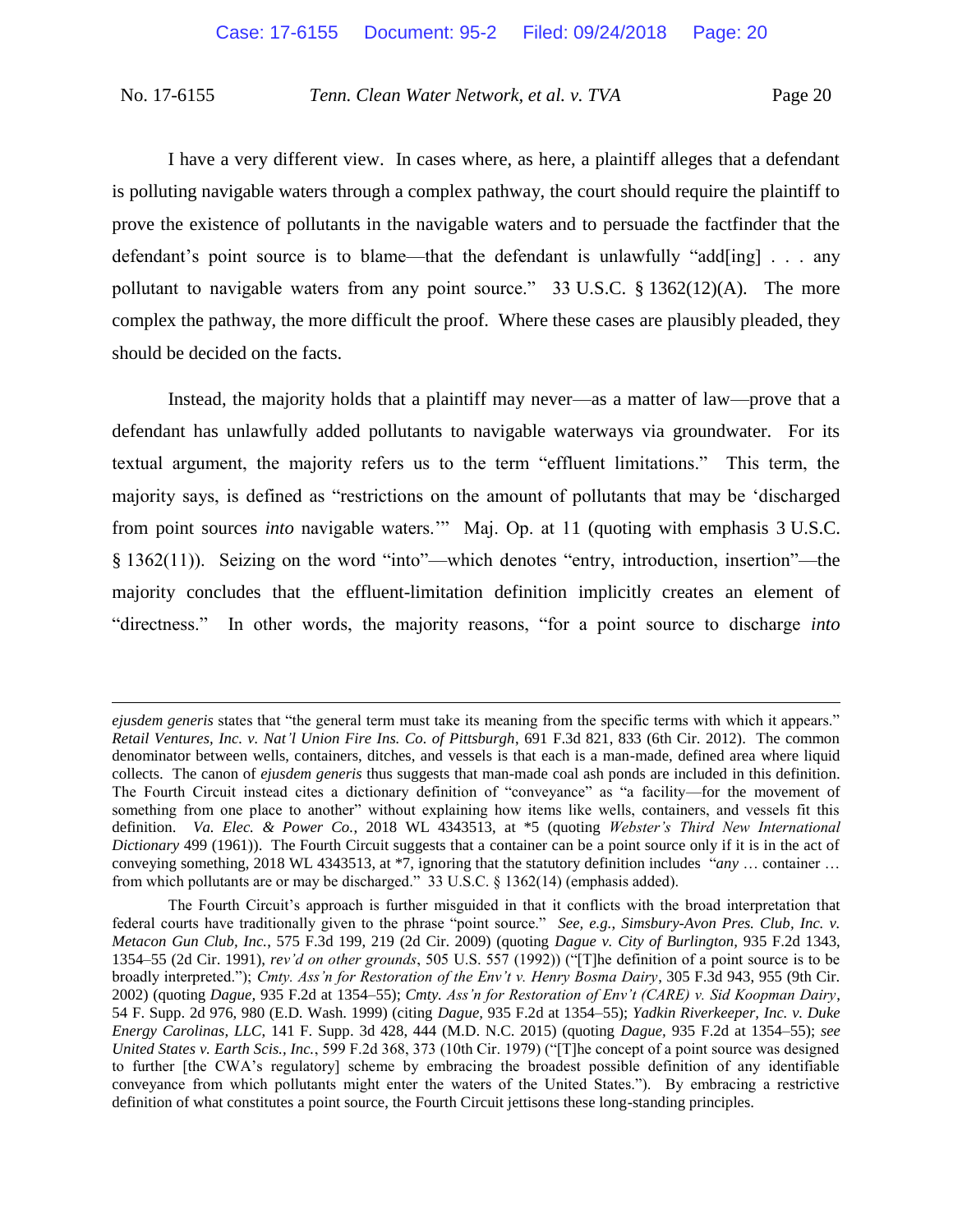navigable waters, it must dump *directly* into those navigable waters[.]" *Id.* (emphasis in original).

The majority is way off the rails. First of all, "Congress 'does not alter the fundamental details of a regulatory scheme in vague terms or ancillary provisions—it does not, one might say, hide elephants in mouseholes." *Epic Sys. Corp. v. Lewis*, 138 S. Ct. 1612, 1626–27 (2018) (quoting *Whitman v. Am. Trucking Assns., Inc.*, 531 U.S. 457, 468 (2001)). The majority should heed this commonsense advice. Congress did not hide a massive regulatory loophole in its use of the word "into."

But more importantly, the majority's quoted definition of "effluent limitation" from § 1362(11)—the supposed origin of the loophole—is not relevant to this case. The citizen-suit provision uses the term "effluent standard or limitation"—not the term "effluent limitation." *See* 33 U.S.C. § 1365(f). As the majority itself argues, minor distinctions in statutory language sometimes matter. This one does. The phrase "effluent standard or limitation" is a term of art and is wholly distinct from the term "effluent limitation." This conclusion is supported not by tea leaves or a carefully selected dictionary, but rather by the CWA itself. The citizen-suit provision of the CWA provides that "effluent standard or limitation" means, among other things, "an unlawful act under subsection (a) of section 1311 of this title." 33 U.S.C. § 1365(a). Turning to § 1311(a), we find that, absent certain exceptions, "the discharge of any pollutant by any person shall be unlawful,"  $\S$  1311(a), and the "discharge of a pollutant" means "any addition of any pollutant *to* navigable waters from any point source," § 1362(12)(A) (emphasis added). Thus, even assuming the majority correctly parses the definition of "into"—a dubious proposition at best—the word "into" is not contained in any of the statutory provisions at issue. Rather, we find the word "to," which does not even arguably suggest a requirement of directness; the word "to" merely "indicate[s] movement or an action or condition suggestive of movement toward a place, person, or thing reached." *To*, Merriam-Webster Dictionary, https://www.merriam-webster.com/dictionary/to.

It is therefore entirely unclear why the majority relies on the definition of "effluent limitation." That definition is simply irrelevant to this lawsuit. As a result, the majority's criticisms of the approach taken by the Fourth and Ninth Circuits miss the mark. Indeed, the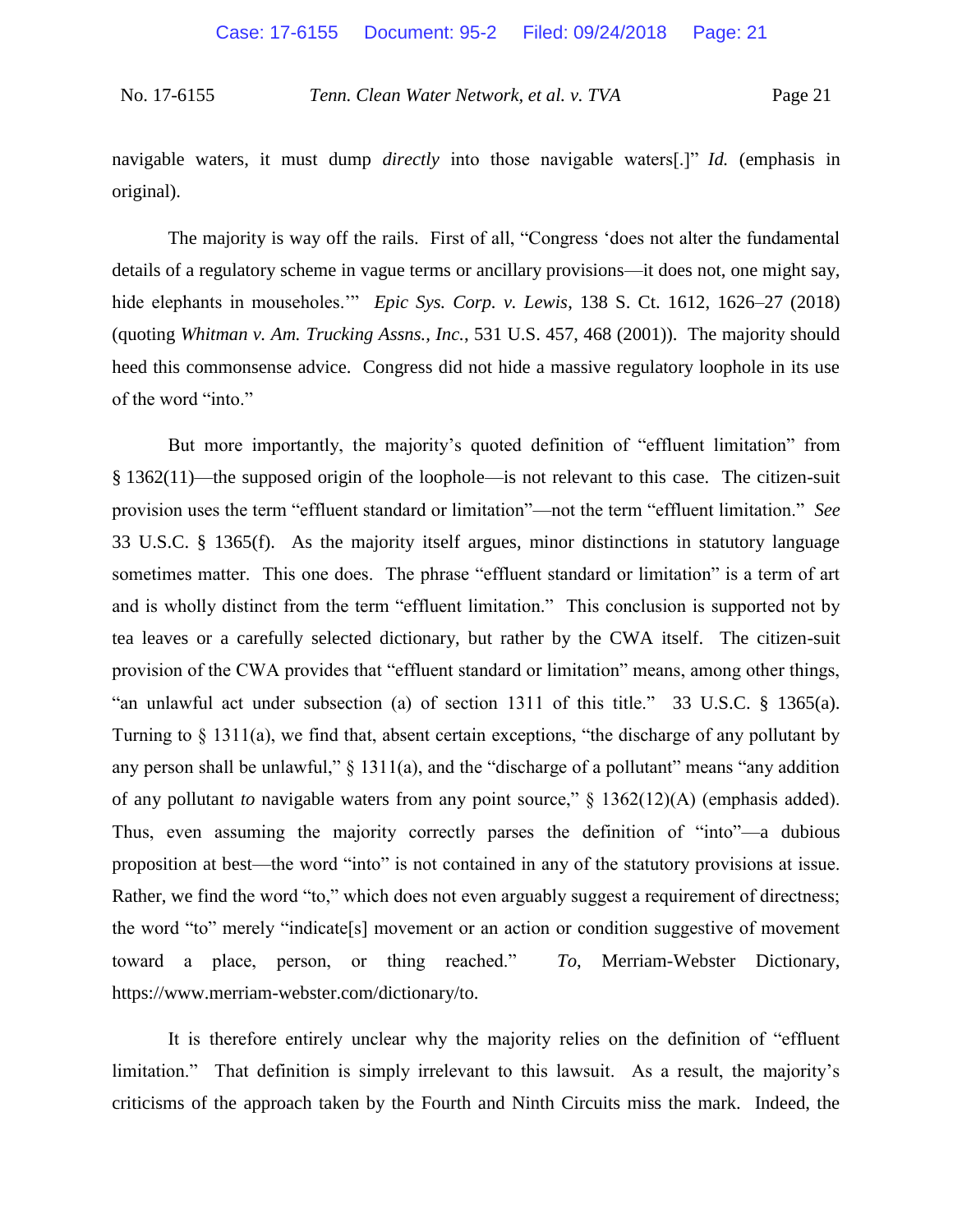Fourth Circuit analyzed the correct statutory text when it rejected the argument that the citizensuit provision requires directness:

[t]he plain language of the CWA requires only that a discharge come "from" a "point source." *See* 33 U.S.C. § 1362(12)(A). Just as the CWA's definition of a discharge of a pollutant does not require a discharge directly to navigable waters, *Rapanos*, 547 U.S. at 743, 126 S.Ct. 2208, neither does the Act require a discharge directly from a point source, *see* 33 U.S.C. § 1362(12)(A). The word "from" indicates "a starting point: as (1) a point or place where an actual physical movement . . . *has its beginning*." Webster's Third New International Dictionary 913 (Philip Babcock Gove et al. eds., 2002) (emphasis added); *see also* The American Heritage Dictionary of the English Language 729 (3d ed. 1992) (noting "from" indicates a "starting point" or "cause"). Under this plain meaning, a point source is the starting point or cause of a discharge under the CWA, but that starting point need not also convey the discharge directly to navigable waters.

*Upstate Forever*, 887 F.3d at 650 (footnote omitted). In short, if the majority would like to add a "directness" requirement to  $\S$  1311, it must fight the statutory text to get there.

In addition, the majority fails to meaningfully distinguish Justice Scalia's concurrence in *Rapanos*, which made clear that the CWA applies to indirect pollution. It is true that *Rapanos*  dealt with different facts. But it is irrelevant that the pollution in *Rapanos* traveled through point sources before reaching a navigable water, whereas the pollution in this case traveled through groundwater, which, according to the majority, is not a point source. In both cases, the legal issue is the same: whether the CWA applies to pollution that travels from a point source to navigable waters through a complex pathway. *See Rapanos*, 547 U.S. at 745 (asking whether "the contaminant-laden waters ultimately reach covered waters"). Indeed, Justice Scalia favorably cited the Second Circuit's discussion in *Concerned Area Residents for the Environment*. *Rapanos*, 547 U.S. at 744. In that case, pollutants traveled across fields—which "were not necessarily point sources themselves"—before reaching navigable waters. *Hawai'i Wildlife Fund*, 886 F.3d at 748. Given the Supreme Court plurality's endorsement of the Second Circuit's approach, the majority's attempt to distinguish *Rapanos* collapses.

Next, the majority warns that imposing liability would upset the cooperative federalism embodied by the CWA. On this view, the states alone are responsible for regulating pollution of groundwater, even if that pollution later travels to a navigable water. Wrong again. To be sure,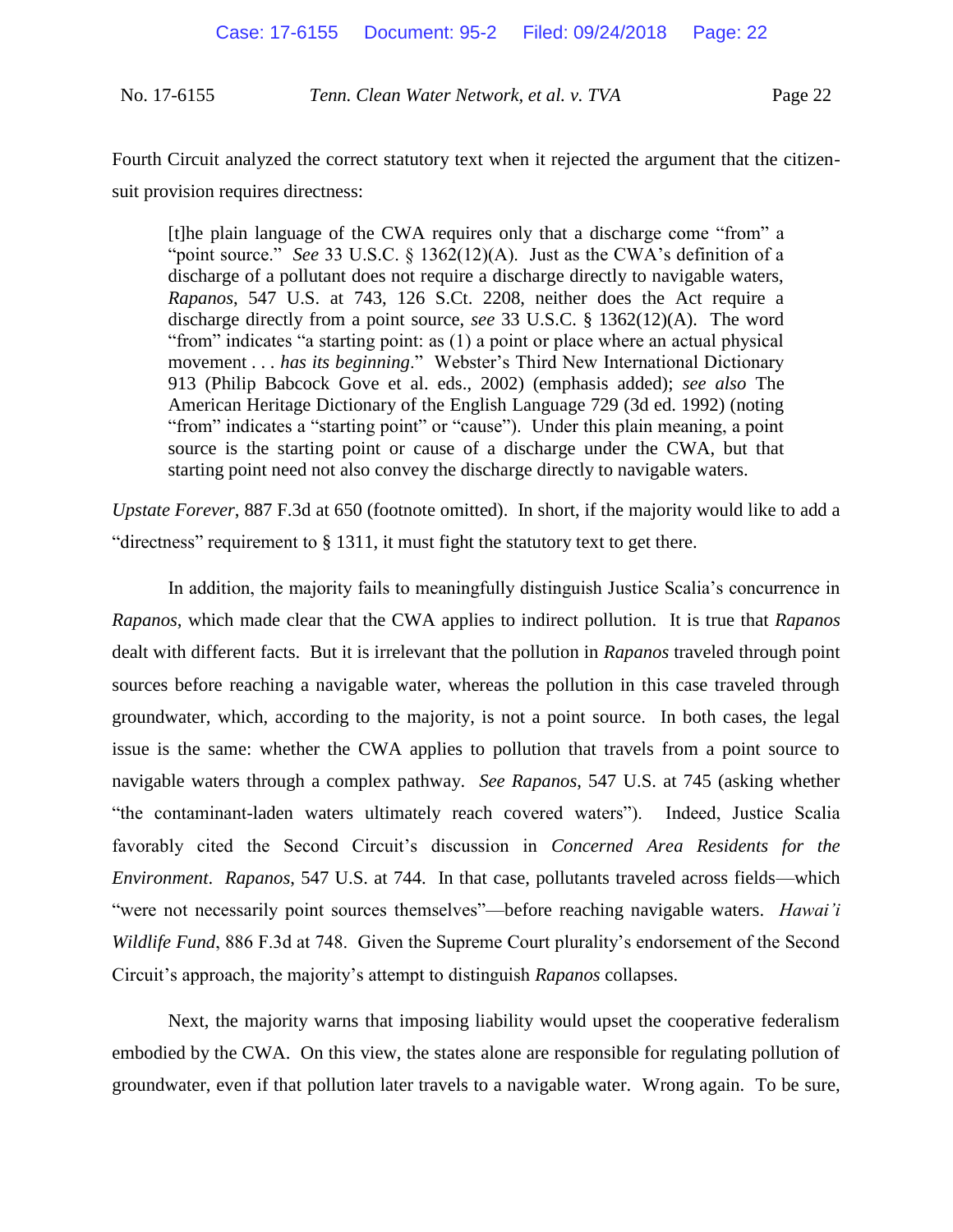the CWA recognizes the "primary responsibilities and rights of States" to regulate groundwater pollution. 33 U.S.C. § 1251(b). But imposing liability in this case would not marginalize the states. To the contrary, the district court made clear that it was *not* regulating the pollution of groundwater itself. *See Tennessee Clean Water Network*, 273 F. Supp. 3d at 826 ("The Court agrees with those courts that view the issue not as whether the CWA regulates the discharge of pollutants into groundwater itself but rather whether the CWA regulates the discharge of pollutants to navigable waters via groundwater." (quotation marks, alteration, and citation omitted)). Instead, the district court was addressing pollution of a navigable water—specifically, the Cumberland River—via groundwater. This distinction was clear to the Fourth and Ninth Circuits. *See Upstate Forever*, 887 F.3d at 652 ("We do not hold that the CWA covers discharges to ground water itself. Instead, we hold only that an alleged discharge of pollutants, reaching navigable waters . . . by means of ground water with a direct hydrological connection to such navigable waters, falls within the scope of the CWA."); *Hawai'i Wildlife Fund*, 886 F.3d at 749 ("[T]he County's concessions conclusively establish that pollutants discharged from all four wells emerged at discrete points in the Pacific Ocean . . . . We leave for another day the task of determining when, if ever, the connection between a point source and a navigable water is too tenuous to support liability under the CWA."). Accordingly, imposing liability in this case fits perfectly with the CWA's stated purpose: to "restore and maintain the chemical, physical, and biological integrity of the Nation's waters." 33 U.S.C. § 1251(a).

Finally, the majority offers a narrow reading of the CWA because, in its view, a more inclusive reading would render "virtually useless" the Coal Combustion Residuals ("CCR") Rule under the Resource Conservation and Recovery Act ("RCRA"). Maj. Op. at 13. The majority notes that if a polluter's conduct is regulated through a CWA permit, then RCRA does not also apply. The majority therefore suggests that a straightforward reading of the CWA is incompatible with RCRA. The majority would gut the former statute to save the latter.

But the EPA has already dismissed the majority's concern. Indeed, the EPA issued federal regulations on this issue many decades ago. The EPA's interpretation is that the industrial discharge of waste such as CCR is subject to regulation under both RCRA and the CWA: RCRA regulates the way polluters store CCR, and the CWA kicks in the moment CCR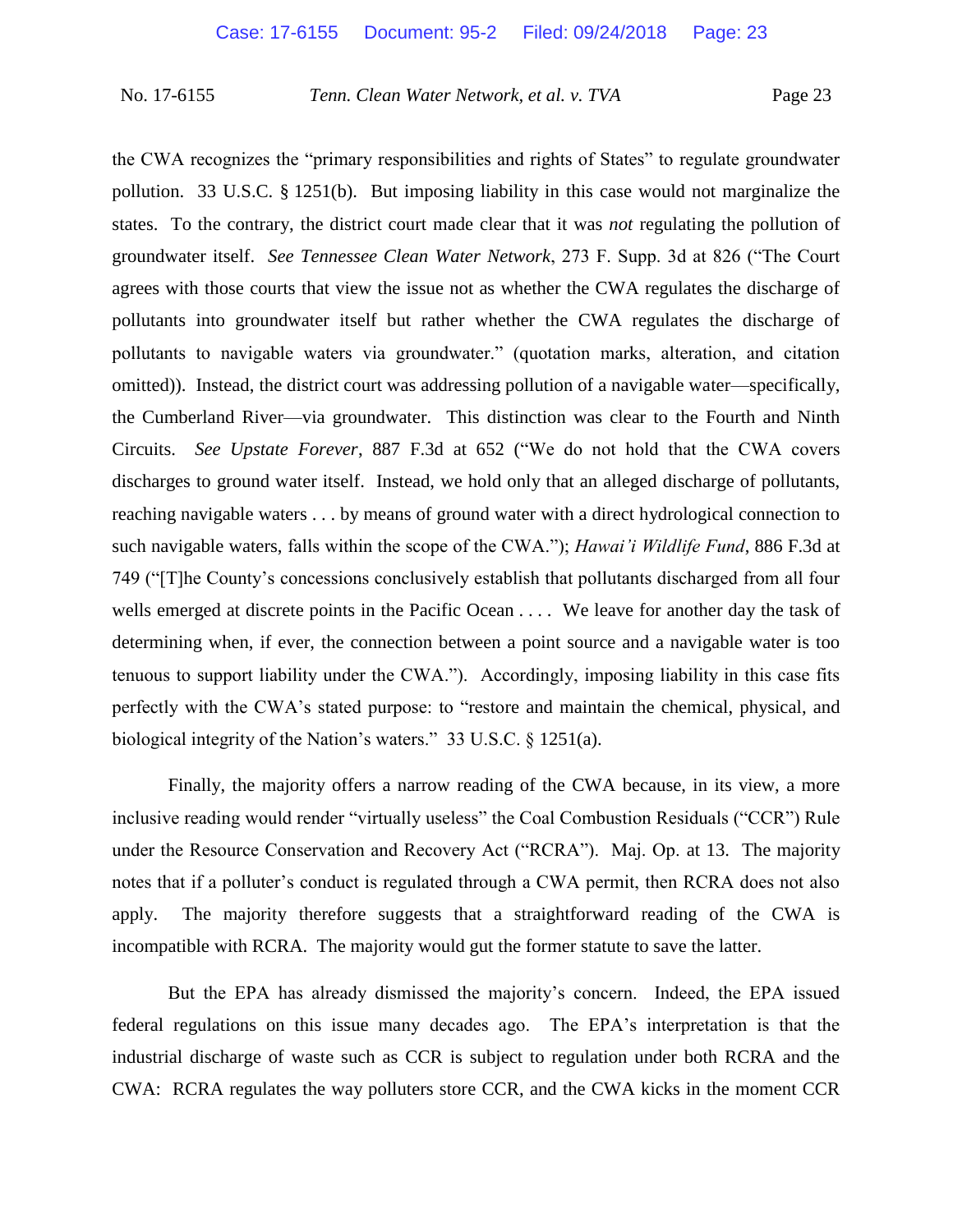enters a navigable waterway. *See* 40 C.F.R. § 261.4(a)(2). The EPA first articulated this approach in a set of regulations from 1980, which provide that "[i]ndustrial wastewater discharges that are point source discharges subject to regulation under section 402 of the Clean Water Act" "are not solid wastes for the purpose of" the RCRA exclusion. 40 C.F.R. § 261.4(a)(2). This exclusion, the regulation explains, "applies only to the *actual point source discharge*. It does not exclude industrial wastewaters while they are being collected, stored or treated before discharge, nor does it exclude sludges that are generated by industrial wastewater treatment." § 261.4(a)(2) (comment) (emphasis added). Thus, under the EPA's reading, a polluter can be liable under RCRA for improperly storing CCR—even if the CCR never enters a navigable waterway. *See id.* Conversely, a polluter can be liable under the CWA for adding CCR to a navigable waterway—even if the polluter's storage methods comport with RCRA. *See id.* And of course, a polluter can be liable under both statutes if the polluter both improperly stores CCR and discharges it to a navigable waterway. *See id.*

The EPA settled any doubts on this matter by publishing a detailed description of its rationale in the Federal Register. *See* 45 Fed. Reg. 33098. The EPA explained that 40 C.F.R. § 261.4(a)(2) reflects the EPA's interpretation that regulation of a polluter's discharge of industrial waste to a navigable waterway pursuant to the CWA does *not* trigger the 42 U.S.C. § 6903(27) exclusion and therefore does *not* exempt that polluter's storage of CCR from regulation under RCRA:

The obvious purpose of the industrial point source discharge exclusion in Section 1004(27) was to avoid duplicative regulation of point source discharges under RCRA and the Clean Water Act. Without such a provision, the discharge of wastewater into navigable waters would be "disposal" of solid waste, and potentially subject to regulation under both the Clean Water Act and Subtitle C [of RCRA]. These considerations do not apply to industrial wastewaters prior to discharge since most of the environmental hazards posed by wastewaters in treatment and holding facilities—primarily groundwater contamination—cannot be controlled under the Clean Water Act or other EPA statutes.

Had Congress intended to exempt industrial wastewaters in storage and treatment facilities from all RCRA requirements, it seems unlikely that the House Report on RCRA would have cited, as justification for the development of a national hazardous waste management program, numerous damage incidents which appear to have involved leakage or overflow from industrial wastewater impoundments. *See, e.g.*, H.R. Rep. at 21. Nor would Congress have used the term "discharge" in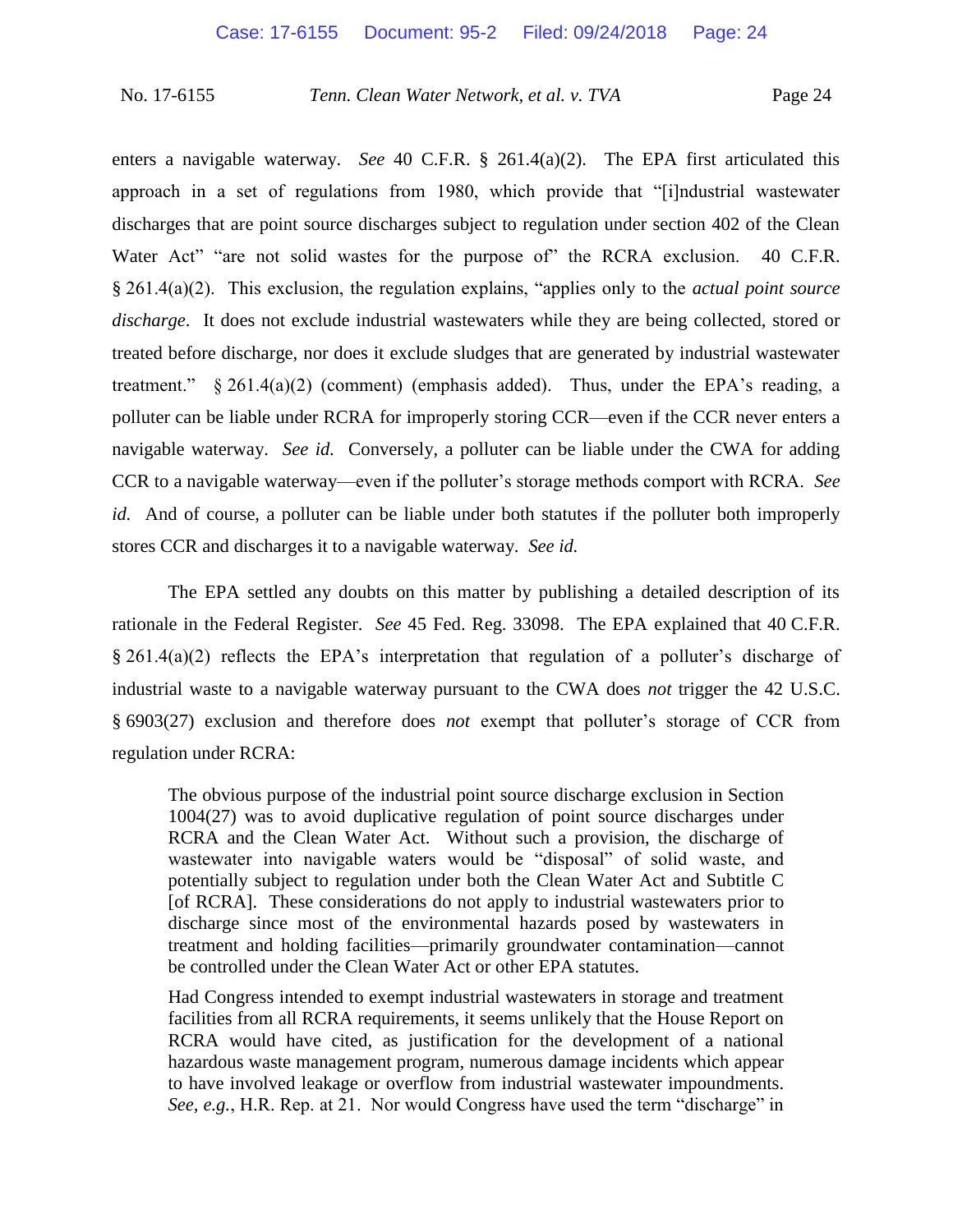Section 1004(27). This is a term of art under the Clean Water Act (Section 504(12)) and refers only to the "addition of any pollutant to navigable waters", not to industrial wastewaters prior to and during treatment.

Since the comment period closed on EPA's regulations, both Houses of Congress have passed amendments to RCRA which are designed to provide EPA with more flexibility under Subtitle C in setting standards for and issuing permits to existing facilities which treat or store hazardous wastewater. *See* Section 3(a)(2) of H.R. 3994 and Section 7 of S.1156. *See also* S. Rep. No. 96-173, 96th Cong., 1st Sess. 3 (1979); Cong. Rec. S6819, June 4, 1979 (daily ed.); Cong. Rec. H1094–1096, February 20, 1980 (daily ed.). These proposed amendments and the accompanying legislative history should lay to rest any question of whether Congress intended industrial wastewaters in holding or treatment facilities to be regulated as "solid waste" under RCRA.

45 Fed. Reg. 33098. Congress ratified the EPA's interpretation when it enacted amendments to RCRA, which the EPA said would "lay to rest" any concerns about whether industrial wastes like CCR are subject to regulation under both RCRA (in terms of their storage and treatment) and the CWA (in terms of their discharge to navigable waters). *Id.*; *see* Public Law 96-482. From this history, and from the text of the statutes, we can surmise that Congress intended to delegate to the EPA the power "to speak with the force of law" on this aspect of the interplay between RCRA and the CWA. *See United States v. Mead Corp.*, 533 U.S. 218, 229 (2001). Exercising this authority, the EPA reached an interpretation that is different from—and incompatible with—that of the majority.

Contravening bedrock principles of administrative law, the majority bulldozes the EPA's interpretation of its own statutory authority without even discussing the possibility of deference. But "[w]e have long recognized that considerable weight should be accorded to an executive department's construction of a statutory scheme it is entrusted to administer, and the principle of deference to administrative interpretations." *Chevron, U.S.A., Inc. v. Nat. Res. Def. Council, Inc.*, 467 U.S. 837, 844 (1984).

In *Chevron*, this Court held that ambiguities in statutes within an agency's jurisdiction to administer are delegations of authority to the agency to fill the statutory gap in reasonable fashion. Filling these gaps, the Court explained, involves difficult policy choices that agencies are better equipped to make than courts. 467 U.S., at 865–866, 104 S.Ct. 2778. If a statute is ambiguous, and if the implementing agency's construction is reasonable, *Chevron* requires a federal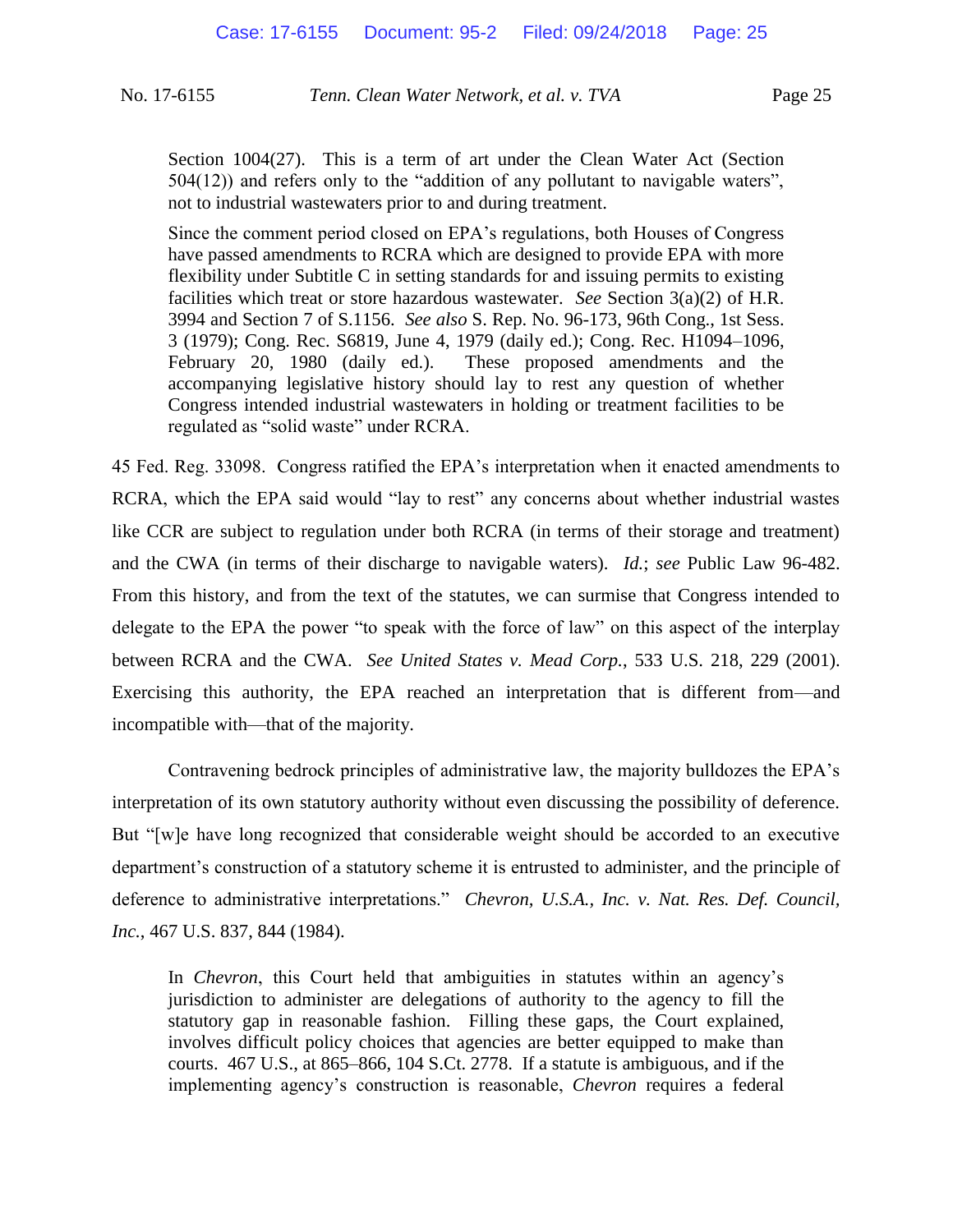court to accept the agency's construction of the statute, even if the agency's reading differs from what the court believes is the best statutory interpretation.

*Nat'l Cable & Telecomms. Ass'n v. Brand X Internet Servs.*, 545 U.S. 967, 980 (2005). The EPA says that imposing CWA liability for the discharge of CCR to navigable waterways does not eliminate the possibility of RCRA liability for the storage and treatment of CCR. The majority suggests the exact opposite. Unfortunately for the majority, but fortunately for those who enjoy clean water, the majority lacks the authority to override longstanding EPA regulations on a whim. *See id.*

For all these reasons, I believe the CWA clearly applies to the pollution in this case. Accordingly, I would join our sister circuits in holding that the CWA prohibits all pollution that reaches navigable waters "by means of ground water with a direct hydrological connection to such navigable waters[.]" *Upstate Forever*, 887 F.3d at 652; *see Hawai'i Wildlife Fund*, 886 F.3d at 745–49. Under this standard, the unpermitted leaks from NRS and Complex are clearly unlawful.

## **II. The Permit's Sanitary Sewer Overflow Provision**

The permit prohibits "Sanitary Sewer Overflows," which it defines as "the discharge to land or water of wastes from any portion of the collection, transmission, or treatment system other than through permitted outfalls." (R. 1-2, permit, PageID# 79.) The district court found, and TVA no longer disputes, that the Complex discharges coal ash waste to groundwater through its unlined, leaking sides and bottoms. These discharges are not authorized by the permit. Therefore, Plaintiffs have proven a permit violation.

The majority avoids this result by overcomplicating the issue. Ignoring the plain text of the permit, the majority instead champions the EPA's standard definition of "Sanitary Sewer Overflow," which is narrow and arguably saves TVA from liability. This reasoning is perplexing. The EPA's definition should play no role in the legal analysis here because the permit itself defines "Sanitary Sewer Overflow." Indeed, TVA's permit expert conceded in the district court that the permit's definition is broader than the EPA's definition. Accordingly, this Court should apply the plain text of the permit's definition, as it would apply the plain text of